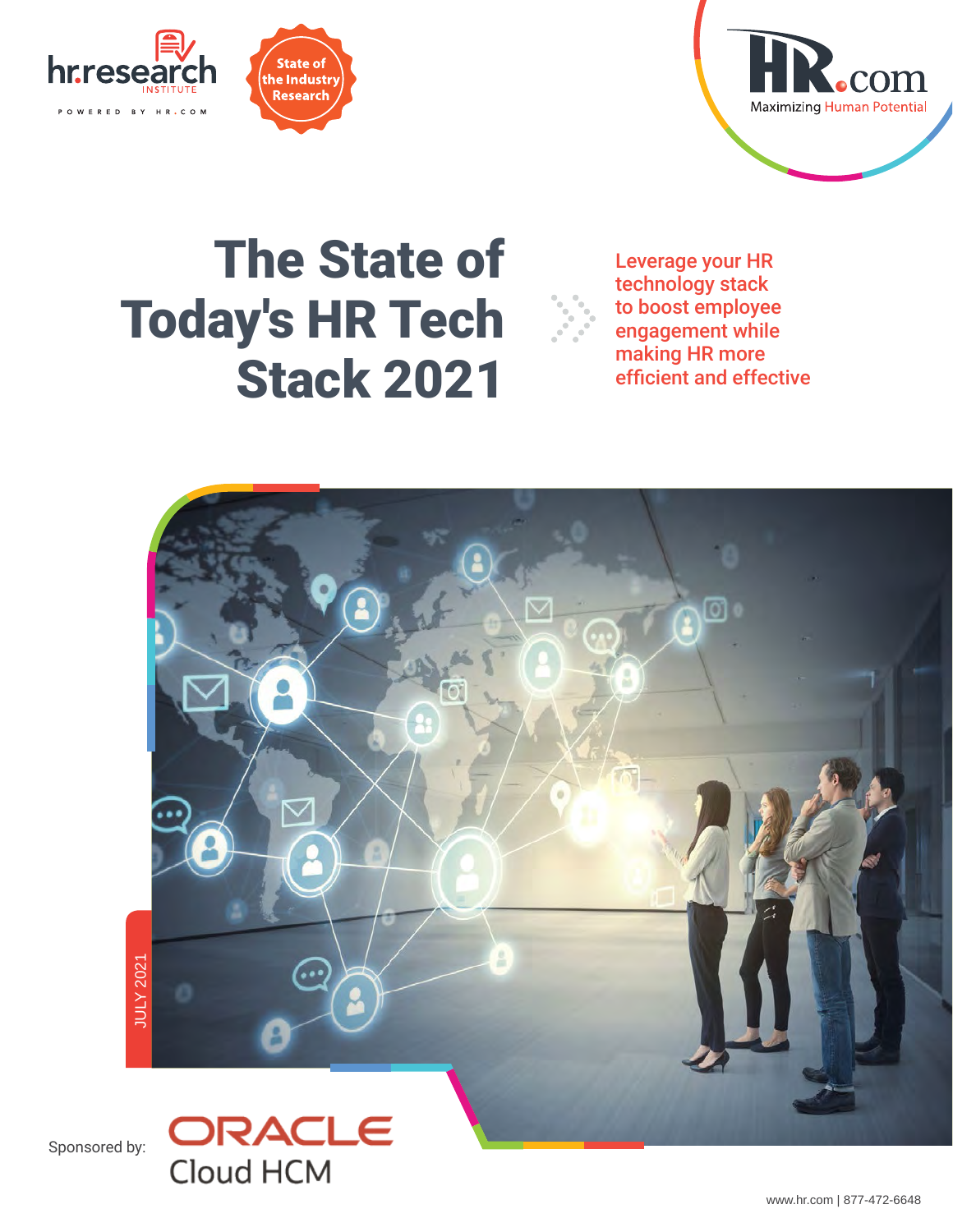# **CONTENTS**





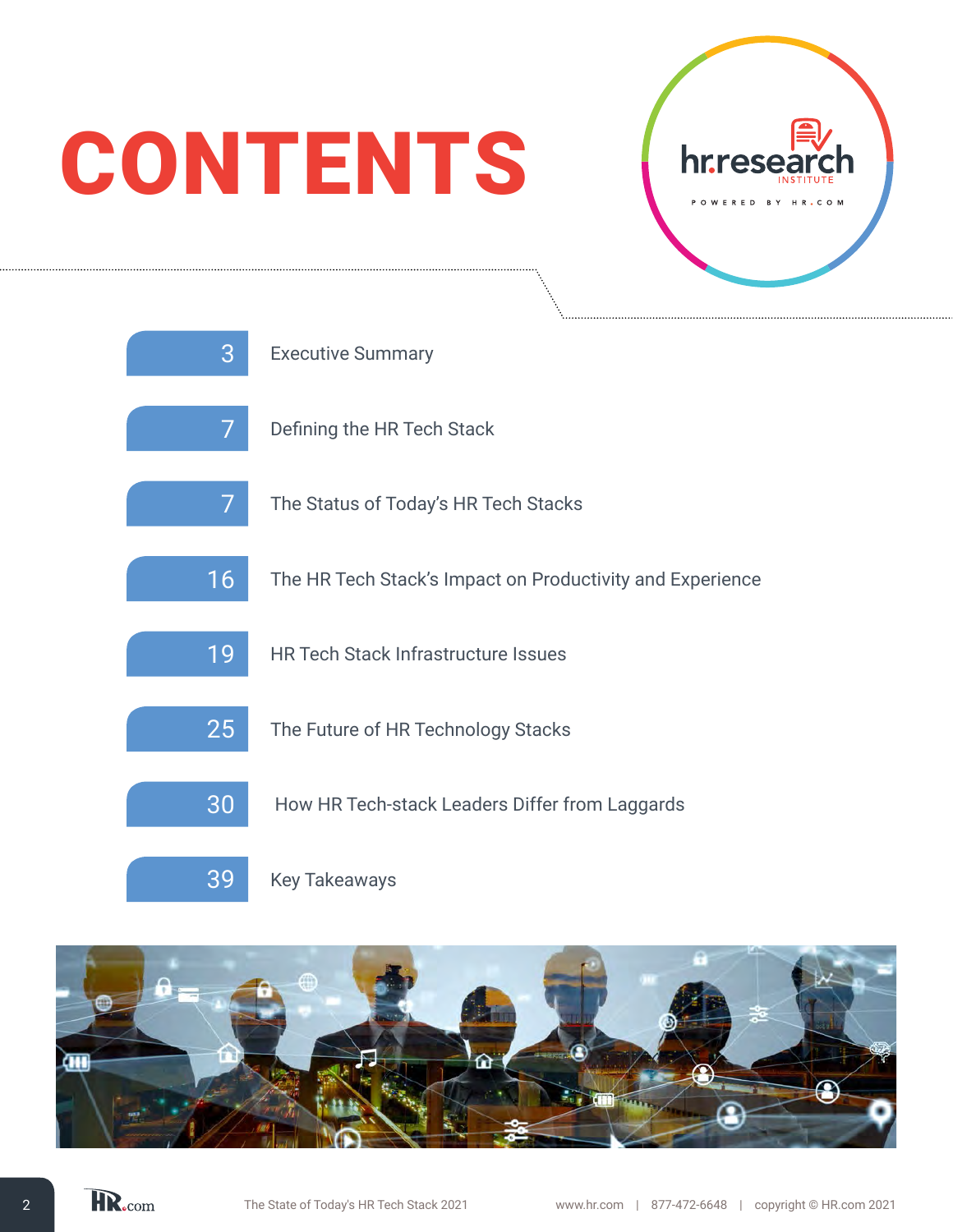

## **Executive Summary**

Despite the importance of Human Resources (HR) technology solutions in 2021, many organizations still struggle with using HR technology effectively, according to the HR Research Institute's new analysis.

The importance of HR technology has been amplified in the past year due to the Covid-19 pandemic. HR professionals had to adapt quickly, using technology to better serve remote workers and support virtual teams.

Many HR professionals refer to the entirety of their technology solutions as the HR technology stack, aka, the "HR tech stack." An organization's HR tech stack represents an organization's totality of technological solutions that HR uses to achieve its strategic goals, fulfill its various roles, deliver key services to employees and carry out its tasks in easier, better and more efficient ways.

This research shows that developing a robust and useful HR tech stack is still a challenge for many organizations. It also shows that successfully meeting that challenge pays dividends in many ways, from higher productivity to more engaged employees.

In this study, we explore a variety of topics, including:

- the importance of HR tech stacks to today's organizations
- the characteristics of current HR tech stacks
- the impact of HR technology on HR productivity and systems
- the most common HR tech stack pain points and problems
- how HR tech stacks are likely to change in the future
- how organizations with higher versus lower quality HR tech stacks differ

#### **About this Survey**

"The State of Today's HR Tech Stack 2021" survey ran in June 2021. We gathered 418 complete and partial responses from HR professionals in virtually every industry vertical. Respondents are located all over the world, but most of them reside in North America, especially the United States.

The survey was conducted using two different survey panels: one made up of HR.com members and one from an external panel organization. The participants represent a broad cross section of employers by number of employees, ranging from small businesses with fewer than 50 employees to enterprises with 20,000+ employees.

Questions for the survey were guided by an independent advisory board of HR tech stack experts who we thank for their invaluable insights.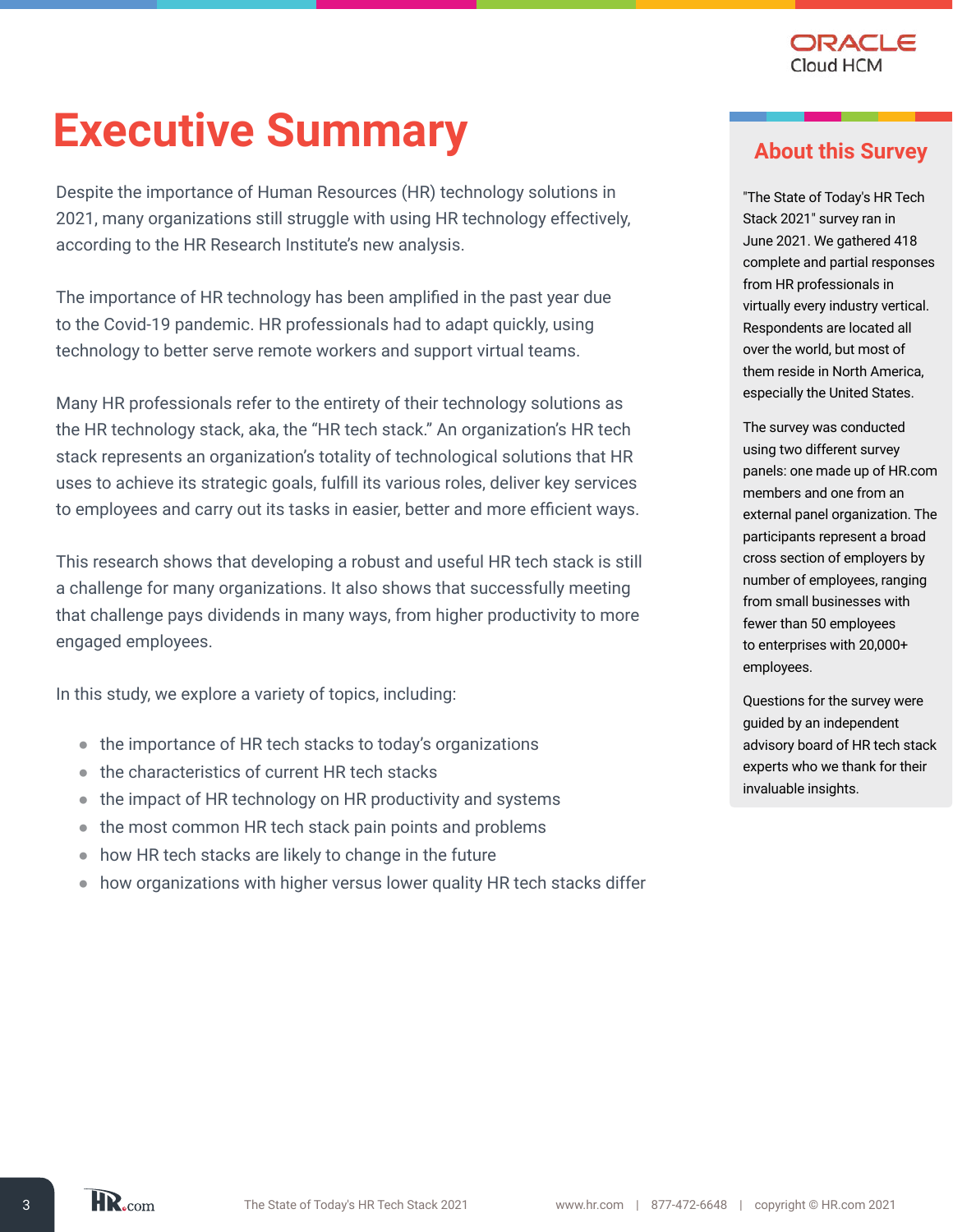

#### **Below is an overview of the top findings from the study:**



**HR tech stacks are among the top ten priorities for most HR departments and most say their tech stack supports the organization's business goals and strategies.** 

- Having a strong HR tech stack is among the top three HR priorities in over half (56%) of responding organizations. A further 29% say it is among the top ten HR issues.
- While almost two-thirds (63%) of respondents say their HR tech stack supports the organization's business goals and strategies well or extremely well, 37% say their tech stacks support goals and strategies only moderately well or worse.



#### **Mobile access and self-service are the most widely cited characteristics of today's HR tech stacks.**

- Ability to facilitate employee self-service (66%) and mobile access capabilities (65%) are the most common characteristics of current HR tech stacks.
- Fewer, however, say their HR tech stack automates talent management processes (47%) or integrates talent management solutions (44%). Only a third say their tech stack is relatively easy to reconfigure. Just 28% say their HR tech stack nurtures and reinforces the desired corporate culture.

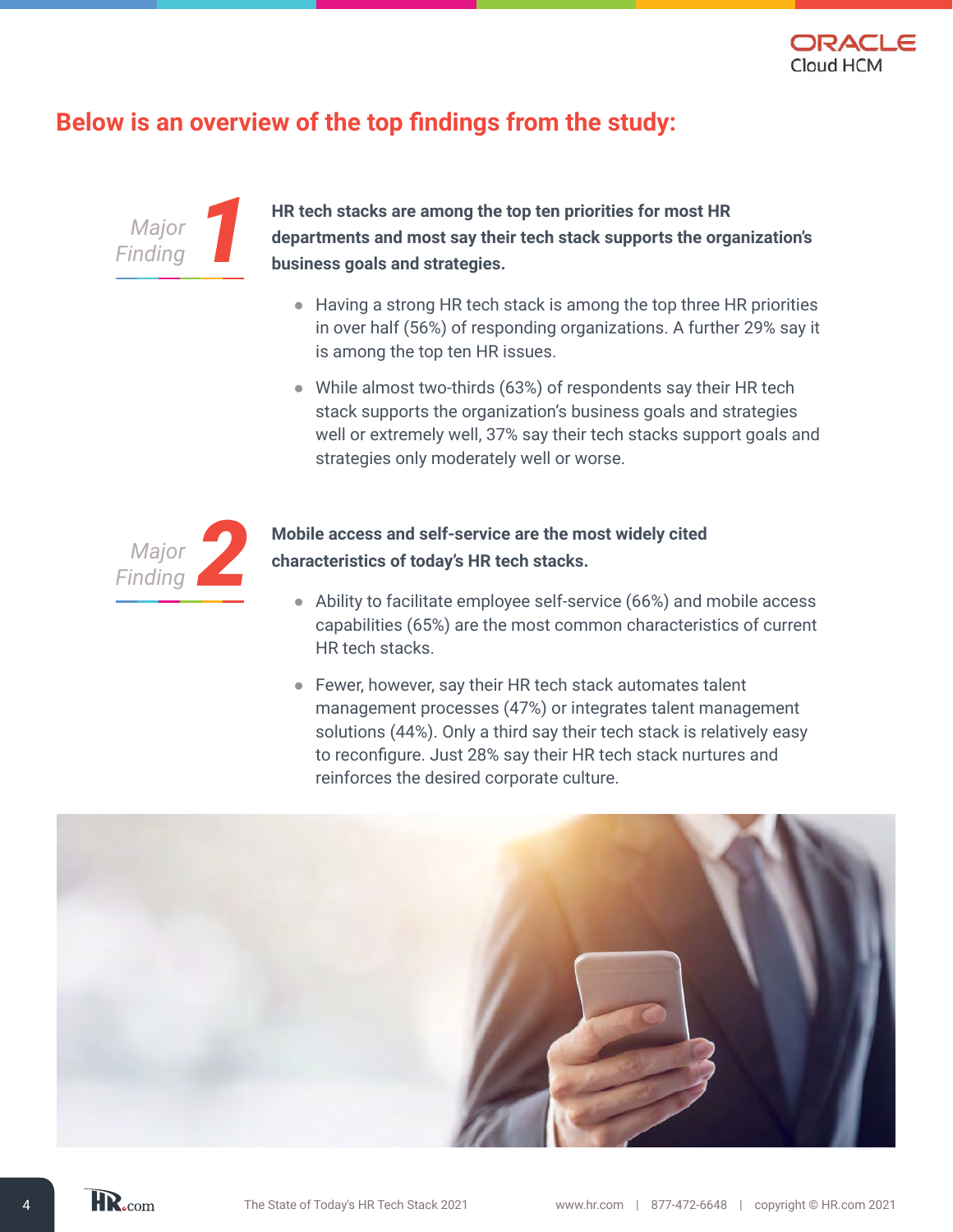



**HR tech stack integration is a commonly cited concern, but there are other problems and pain points as well.** 

- Only 21% say their HR tech stack components integrate extremely well with one another. Further, 37% say their HR tech stack systems are not well integrated or cannot be integrated.
- One-fifth or fewer say their HR tech stacks provide accurate, actionable, or meaningful metrics/analytics to a very high degree.
- While integration issues and difficulty getting accurate and useful data are the most common pain points or problem, other issues include:
	- not enough of the solutions needed
	- not using all the stack's capabilities
	- systems do not allow enough customization
	- not enough in-house technical expertise



#### **When used well, HR tech stacks can improve HR efficiency as well as the employee experience.**

- Over three-quarters (78%) agree or strongly agree that their HR tech stack increases HR efficiency/productivity, and another 78% agree or strongly agree that their tech stack improves the employee experience in their organization.
- Moreover, 75% agree or strongly agree that their HR tech stack is good at supporting the needs of employees and other stakeholders who work remotely.

### **Defining Small, Mid-sized, and Large Organizations**



Throughout the report, we look at the findings based on company size. We deem organizations with 1-99 employees as "small," those with 100-999 as "mid-sized" and those with 1,000 or more employees as "large."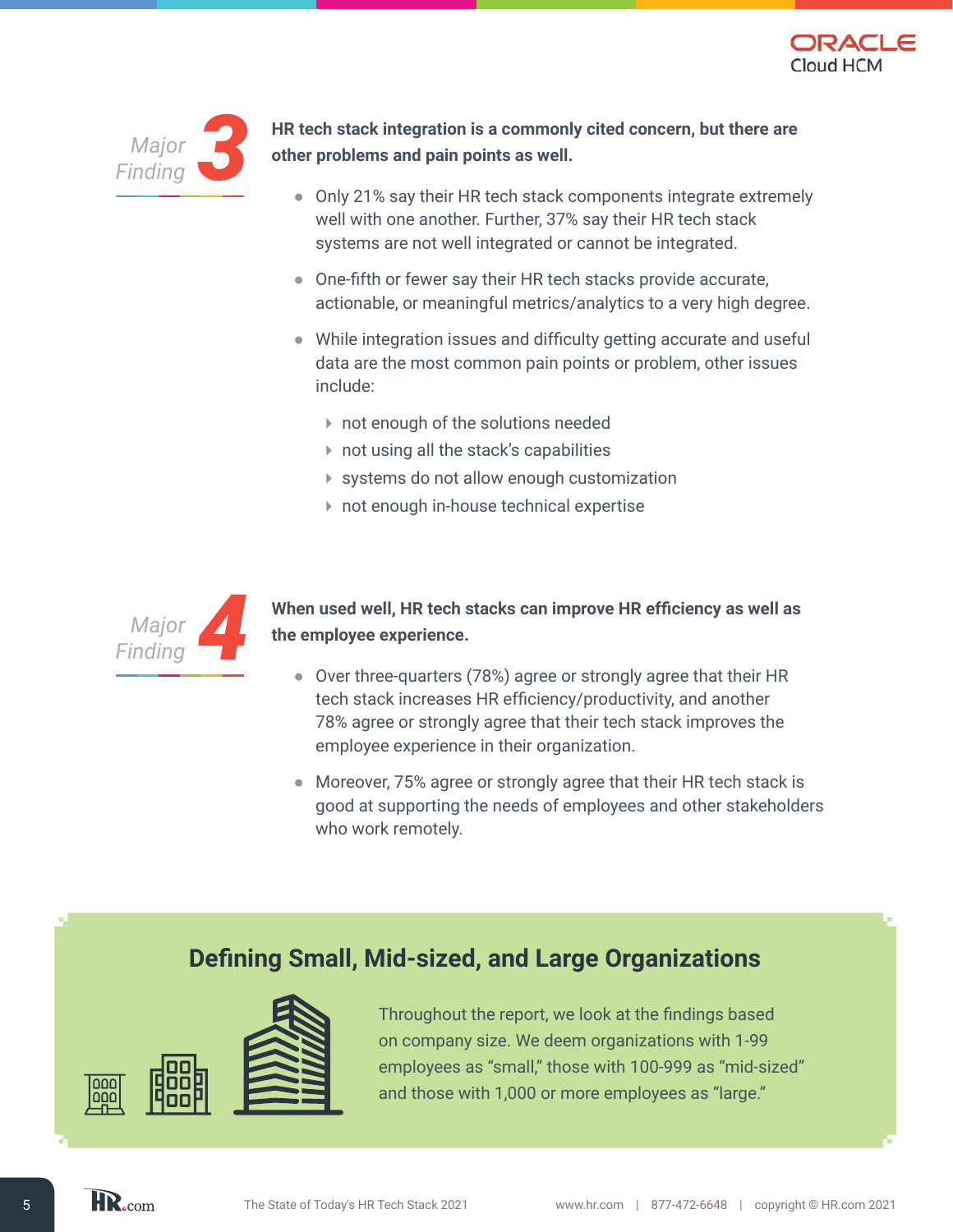



*Finding5* **Employee experience will be the focus of HR tech stacks over the next two years.** 

- When asked to indicate how HR tech stacks are expected to evolve over the next two years, the most commonly-cited responses are:
	- $\triangleright$  improve the employee user experience (51%)
	- provide higher quality data (42%)
	- $\triangleright$  increase employee self-service (41%)
	- $\triangleright$  improve integration abilities (41%)
- The most commonly cited non-technological method organizations will use to improve their HR tech stacks is better training of users (56%).



*Finding6* **When compared with organizations with less successful HR tech stacks, organizations with successful HR tech stacks are:** 

- more than five times more likely to say the various components of their HR tech stack are integrated well or very well with one another
- almost five times more likely to agree or strongly agree they have a well-defined strategy for developing their HR tech stack
- roughly three times more likely to say their HR tech stacks produce accurate, actionable and measurable HR metrics to a high or very high degree
- more than twice as likely to agree or strongly agree that their organization is good at implementing HR tech systems so they meet relevant organizational needs
- more likely to say their HR tech stack helps improve employee engagement and supports the corporate culture
- more likely to say their HR tech stacks are among their HR department's top three priorities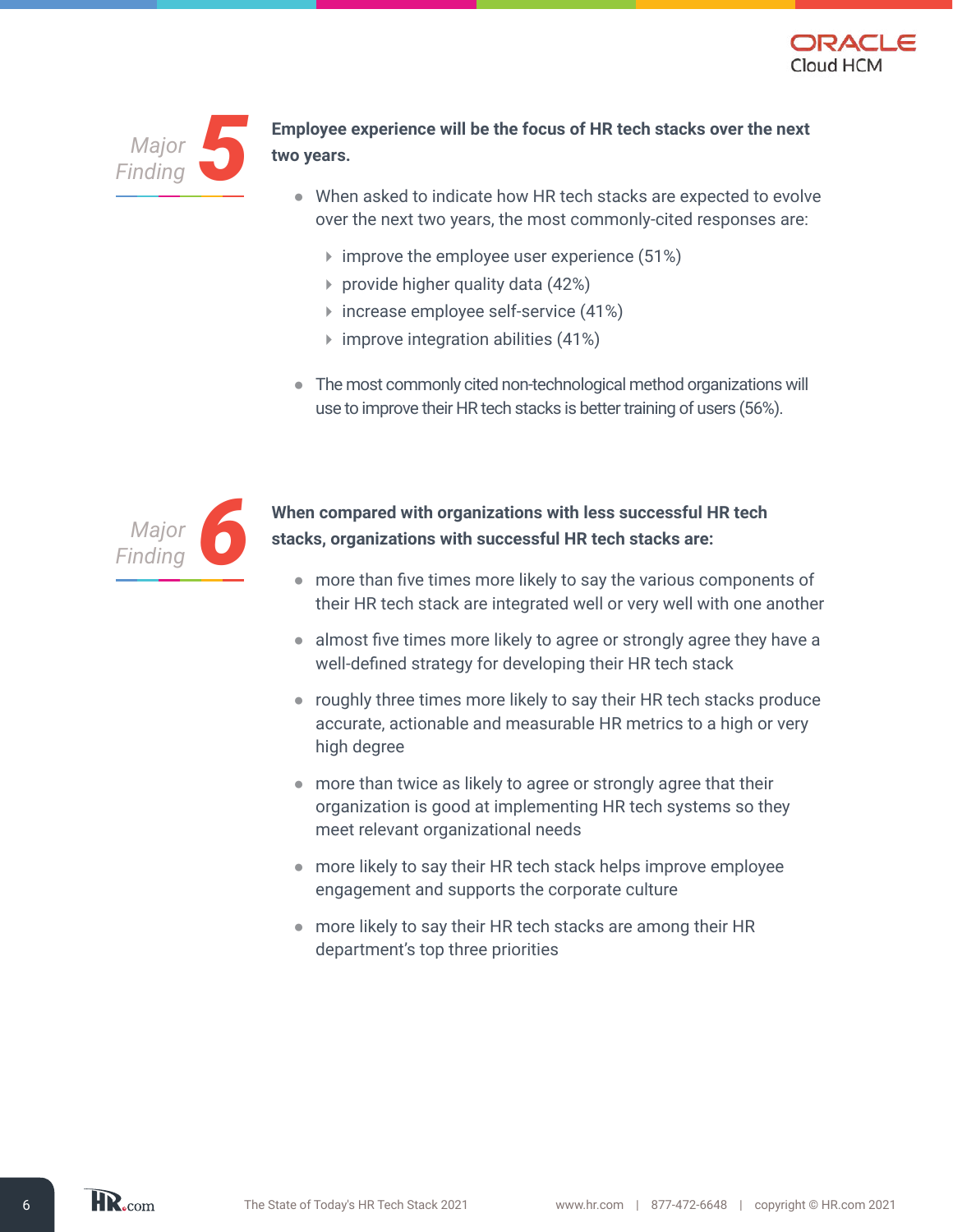

## **Defining the HR Tech Stack**

Within the context of the survey, we provided survey respondents with the following definition

The Human Resources Technology Stack (aka, HR tech stack) represents an organization's totality of technological solutions that HR uses to achieve its strategic goals, fulfill its various roles, and carry out its tasks in easier, better and more efficient ways. Non-HR stakeholders (e.g., employees and contract labor) may also use portions of the HR tech stack to meet various needs, from self-service applications to learning and development (L&D). Parts or all of the HR tech stack may be integrated with other information technologies that are part of a larger platform such as an enterprise resource planning system (ERP).

## **The Status of Today's HR Tech Stacks**

Finding: The majority say having a strong HR tech stack is among their top three HR priorities

More than half (56%) of respondents say that having a strong HR tech stack is among their top three HR department priorities. A further 29% say it is among the top ten HR issues. While technology advances likely caused companies to invest in HR tech over the past ten years, the Covid-19 pandemic probably accelerated this adoption. The need to communicate organizational updates with employees became crucial as more organizations instituted social distancing strategies.

#### **Larger versus smaller organizations**

Larger companies are more likely to say that having a strong HR tech stack is among their top three priorities (59%), compared with mid-sized (56%) and small companies (39%). As organizations grow, the HR tech stack often increases in importance as HR struggles to handle a larger volume of work.

HR.com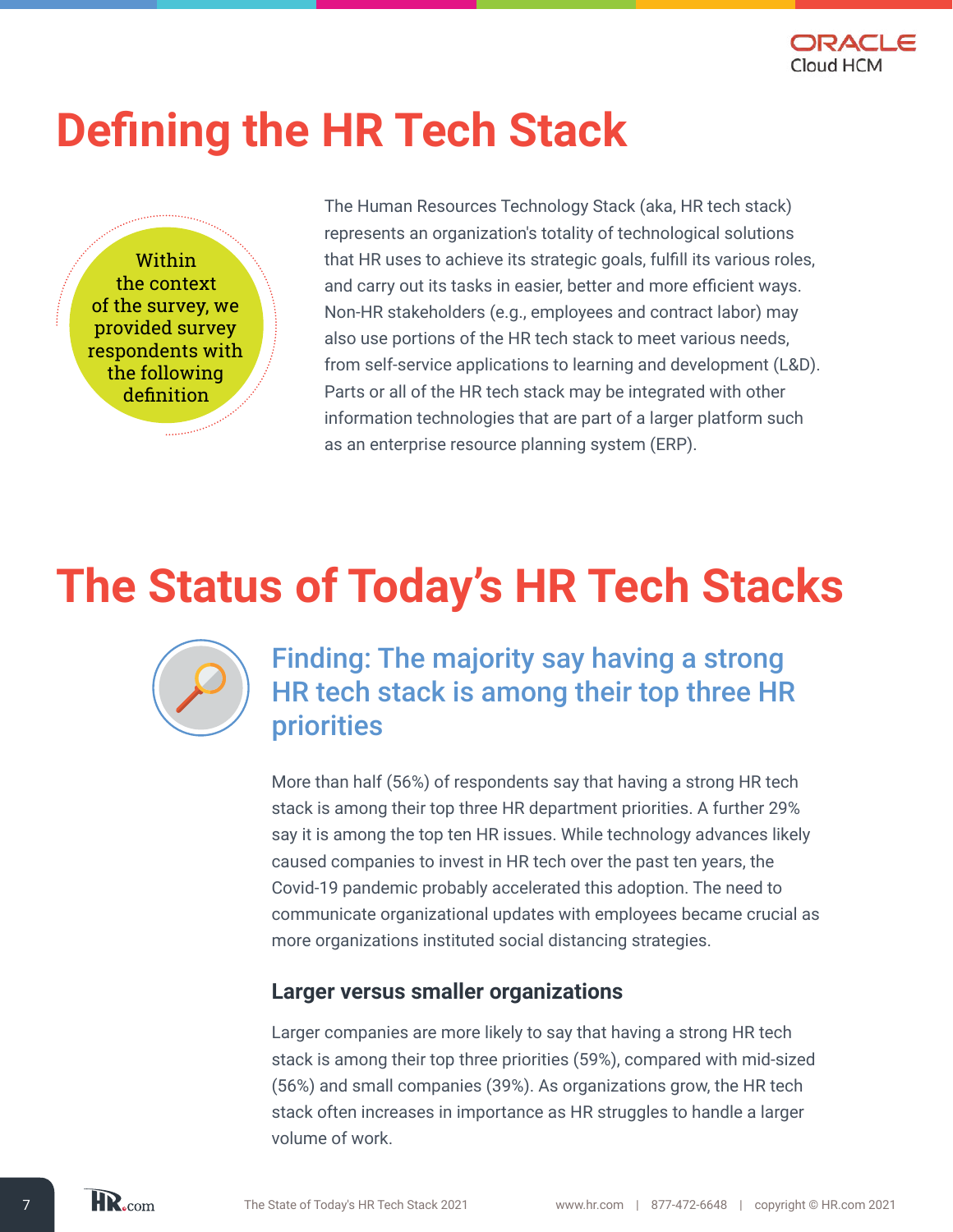



**17% of respondents say having a strong HR tech stack is their top HR priority**  

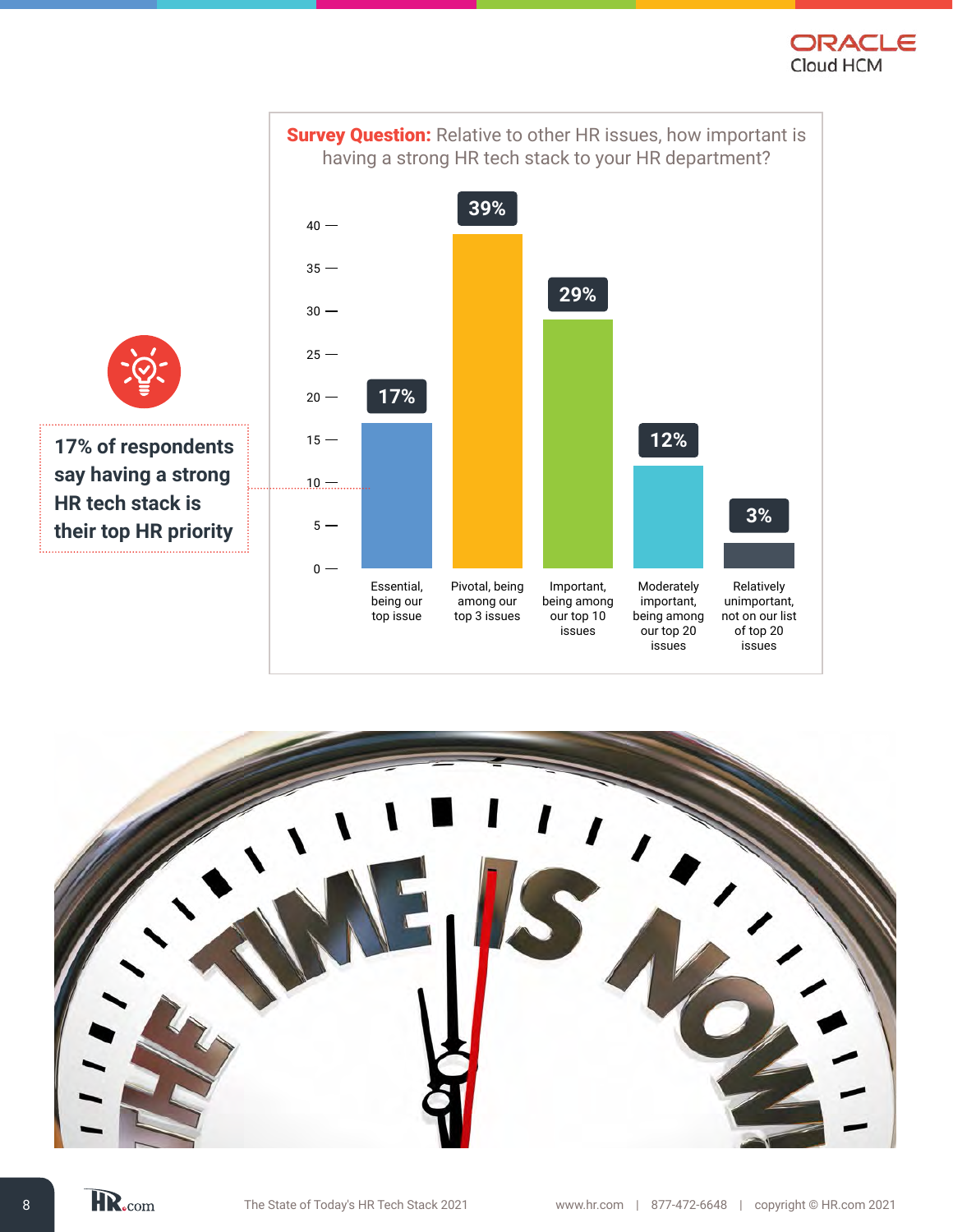



### Finding: Three-quarters agree or strongly agree that their HR tech stack supports remote workers

Twenty-eight percent strongly agree that their organization's HR tech stack is good at supporting the needs of those who work remotely. A further 47% agree. Considering the dramatic changes in the workplace due to the Covid-19 pandemic in the past year, this is positive news for organizations. What was a "nice to have" in 2019 became essential in 2020 and beyond.

A recent HR.com report, *The State of Changing Work Arrangements 2021,* outlines just how important remote work access has become.<sup>1</sup> Four in five companies now offer remote work options. Over two-thirds (68%) also plan to provide employees with more remote work resources and tools. Having the necessary technology for this shift in working arrangements will be crucial to long-term success.







**Only 9% actively disagree that their organization's HR tech stack is good at supporting remote workers**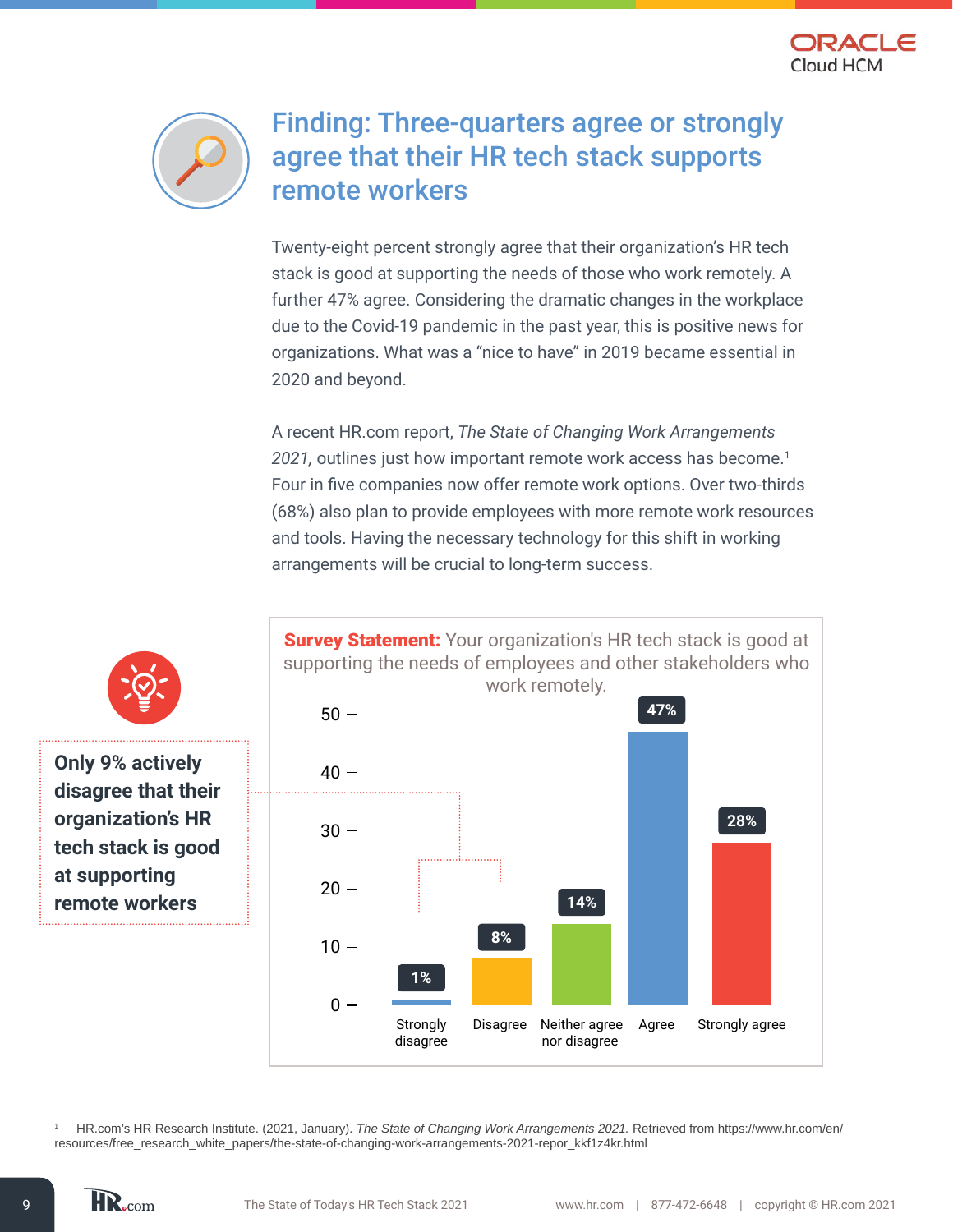



## Finding: Most HR tech stacks offer employee self-service and mobile access

We asked respondents about the current characteristics of their HR tech stacks. The three most common are related to employees rather than HR professionals. More than half say their tech stack:

- facilitates employee self-service (66%)
- allows employees to access components via mobile devices (65%)
- helps the organization improve employee engagement (55%)

Such worker access to HR technology solutions is good news especially when more employees work remotely. But only 45% of HR professionals say their HR tech stack connects and aligns work teams and groups, and only 28% report that it nurtures and reinforces the desired corporate culture. In an era when so many employees work remotely, we believe technology needs to facilitate work teams and help keep the corporate culture alive and well.

Another problem is that only 33% say their tech stack is relatively easy to reconfigure as needed. After all, technology is constantly evolving recently at a rapid pace—and if an organization cannot reconfigure their technology easily, then their tech stack may quickly become outdated.

#### **Larger versus smaller organizations**

Only 39% of small organizations report that their HR tech stack helps their companies improve employee engagement, compared to 61% of large and 51% of mid-sized companies. It also appears that talent management automation is more prevalent among larger organizations. Fifty-one percent of HR professionals from large organizations say they automate many of their talent management processes, as opposed to 46% of those in mid-sized organizations and just 25% at small organizations.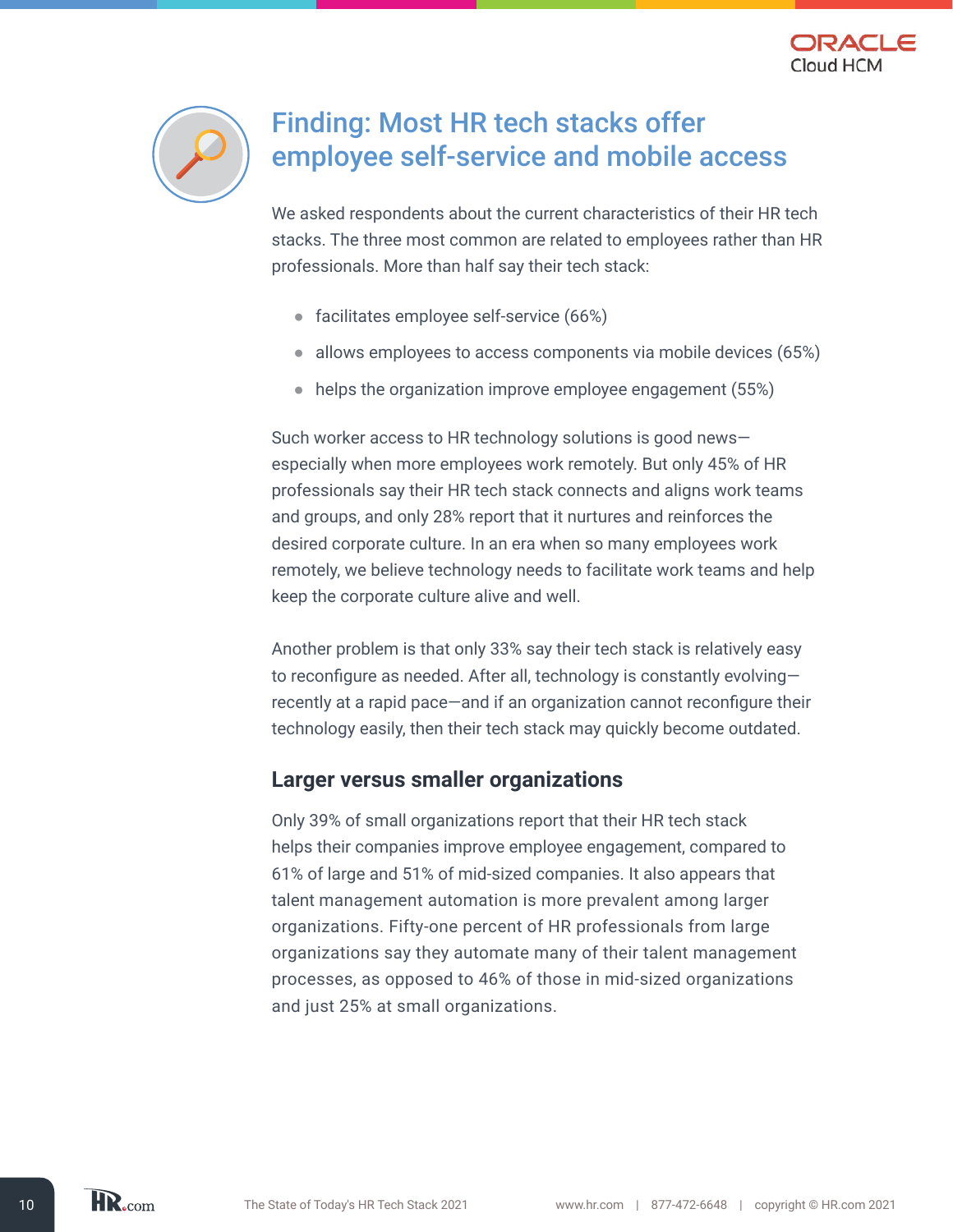





**More than half say their HR tech stack helps improve employee engagement**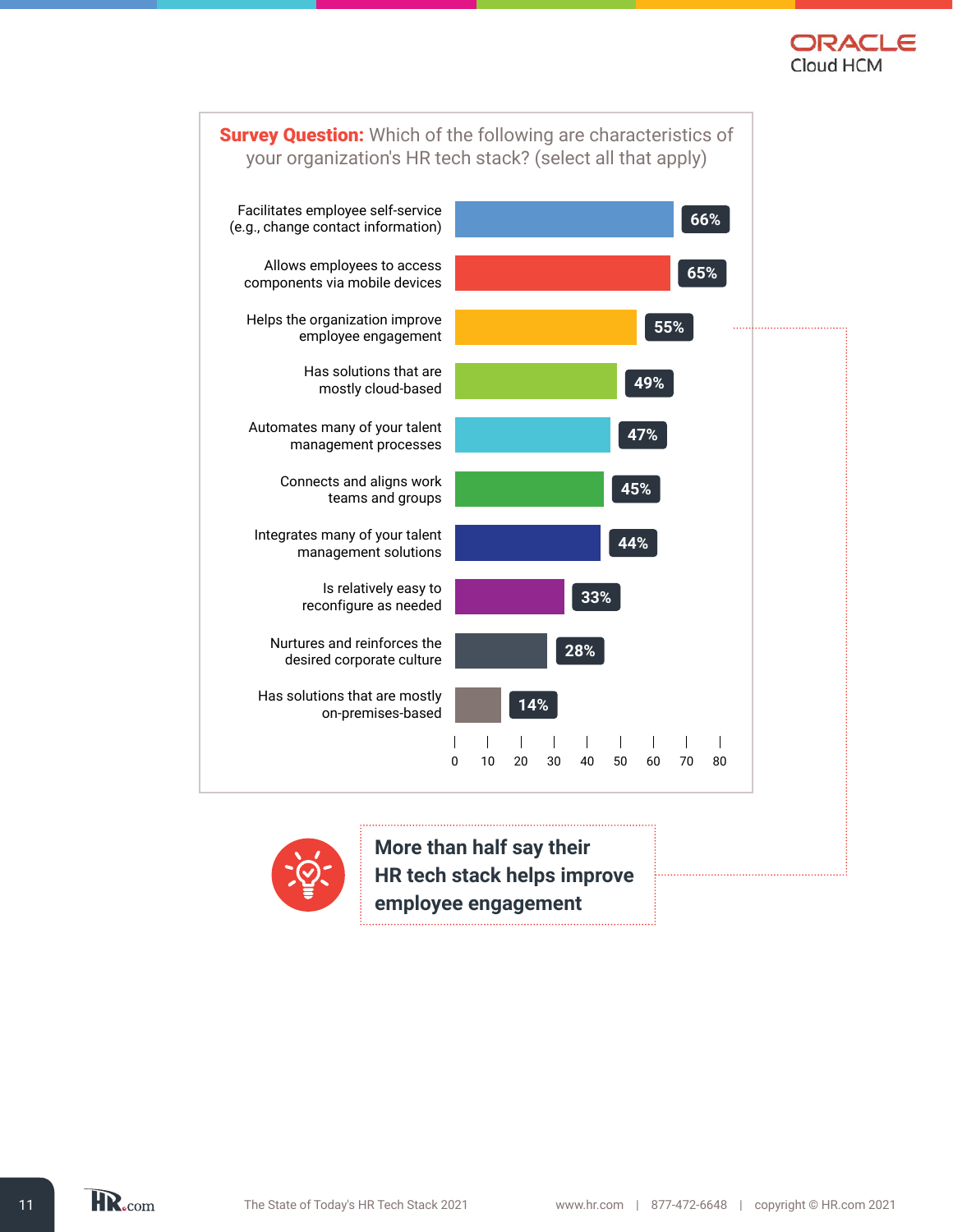



## Finding: The ability to easily reconfigure as needed is the most important HR tech issue for the near future

As a follow-up question, we gave respondents the characteristics from the previous question that they did *not* select and asked about the future importance of these characteristics. The top four are:

- $\bullet$  is relatively easy to reconfigure as needed (37%)
- nurtures and reinforces the desired corporate culture (32%)
- automates many of your talent management processes (31%)
- connects and aligns work teams and groups (31%)

For those companies that do not already have the ability to easily reconfigure their systems as needed, this is the characteristic most widely seen as important their organizations' future. Why? We believe it is because, in an era of change, configurability allows organizations to quickly and inexpensively adjust to new circumstances and priorities.

#### **Larger versus smaller organizations**

Digging deeper, in terms of priorities of these missing elements of their HR tech stacks, we see significant differences in the top choices based on organization size. Large organizations are most likely to view ease of reconfiguration as their key future need, whereas mid-sized organizations are most likely to cite connecting and aligning work teams, and small organizations are most likely to cite the automation of talent management processes.

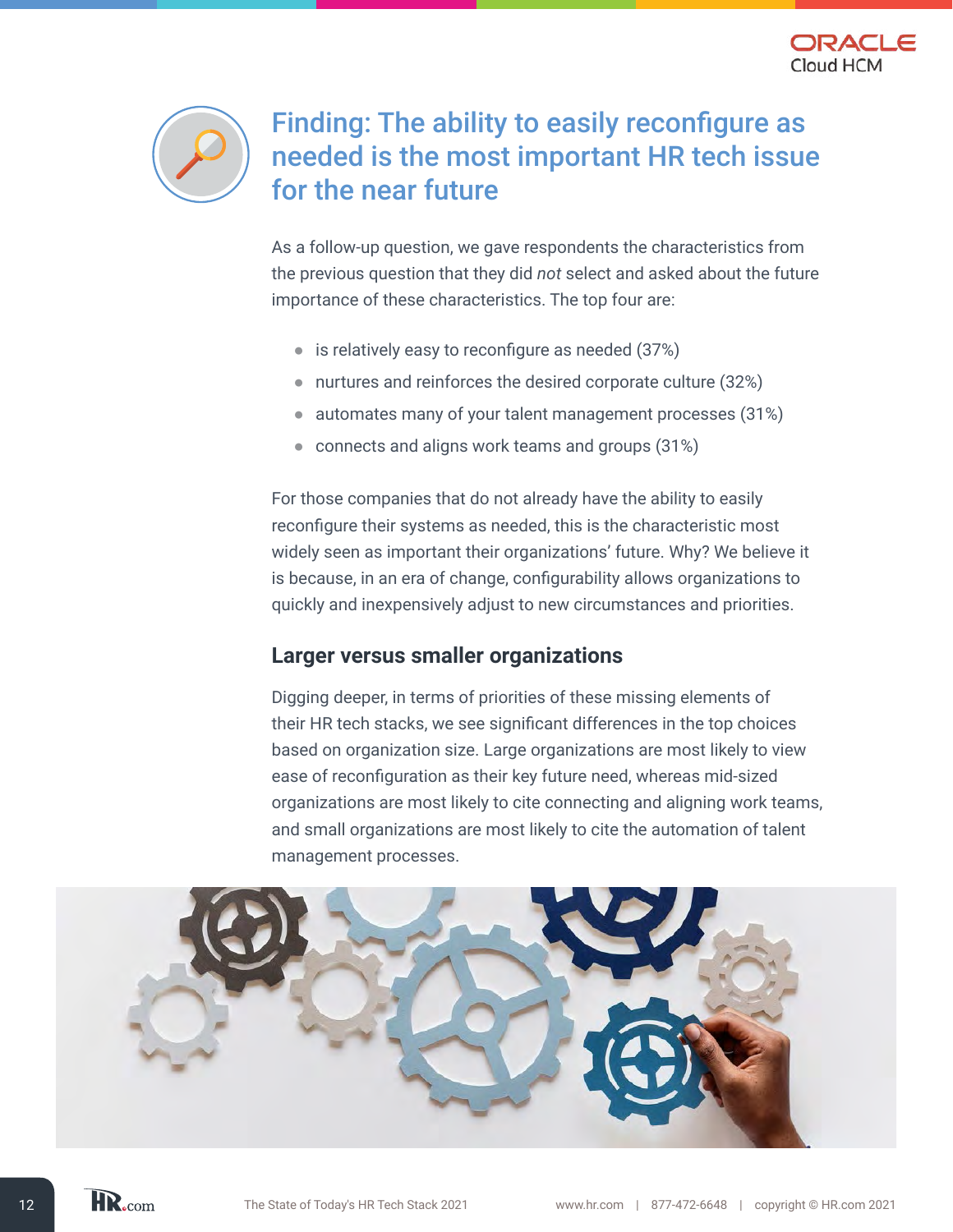

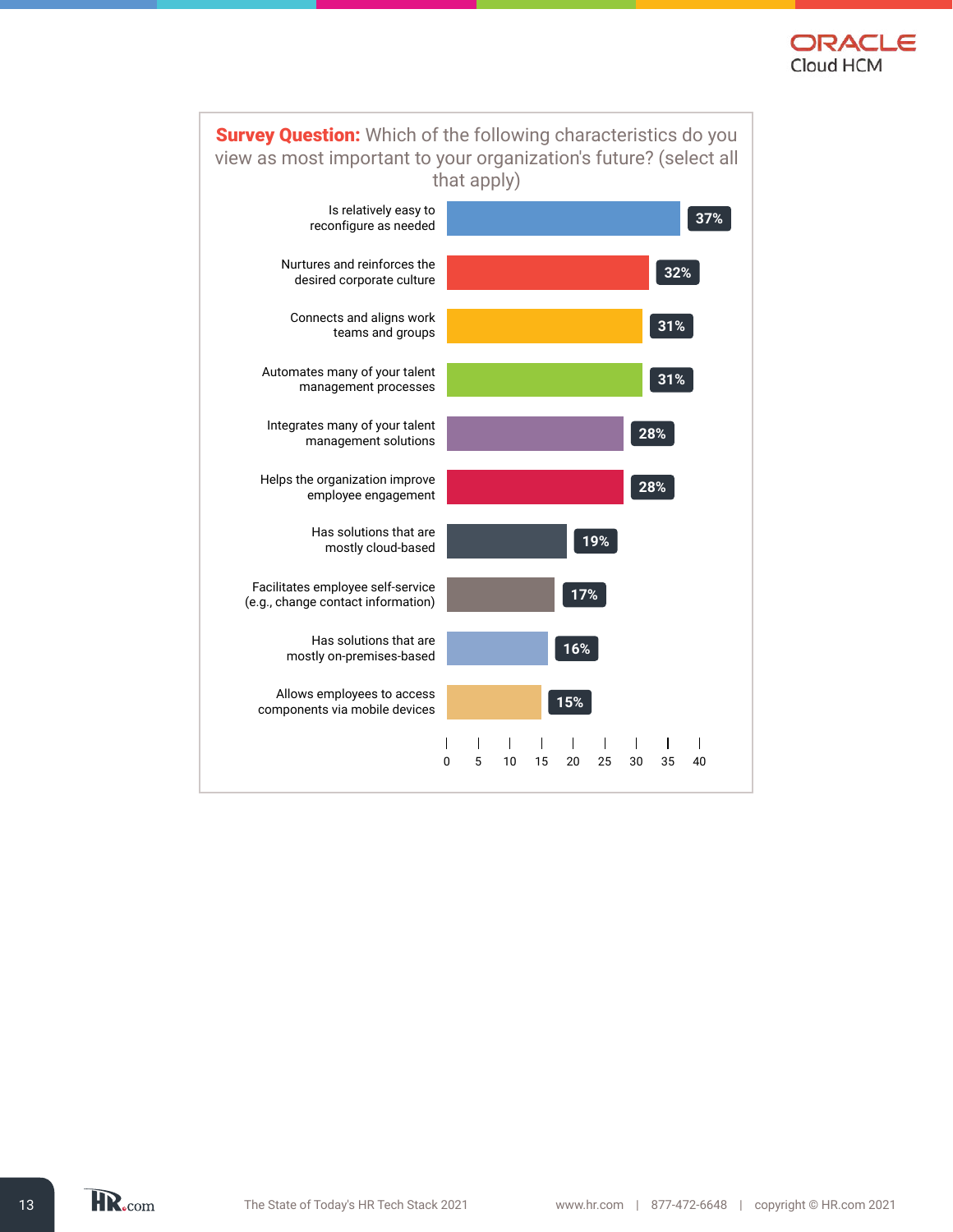



## Finding: About a quarter say their HR tech stack supports business goals and strategies extremely well

Over a quarter (26%) of respondents say their HR tech stack supports the organization's business goals and strategies extremely well. A further 37% report that their HR tech stack is doing this well.

However, there is still much room for improvement. More than one-third (37%) say their HR tech stack is only moderately, poorly or very poorly supporting business goals and strategies.

#### **Larger versus smaller organizations**

The size of the organization seems to influence these results. Twothirds of large and mid-size organizations report that their HR tech stack supports business goals and strategies well or extremely well. But only 46% of smaller organizations say the same.



**Only 8% say their HR tech stack supports their organization's business goals and** 

**very poorly**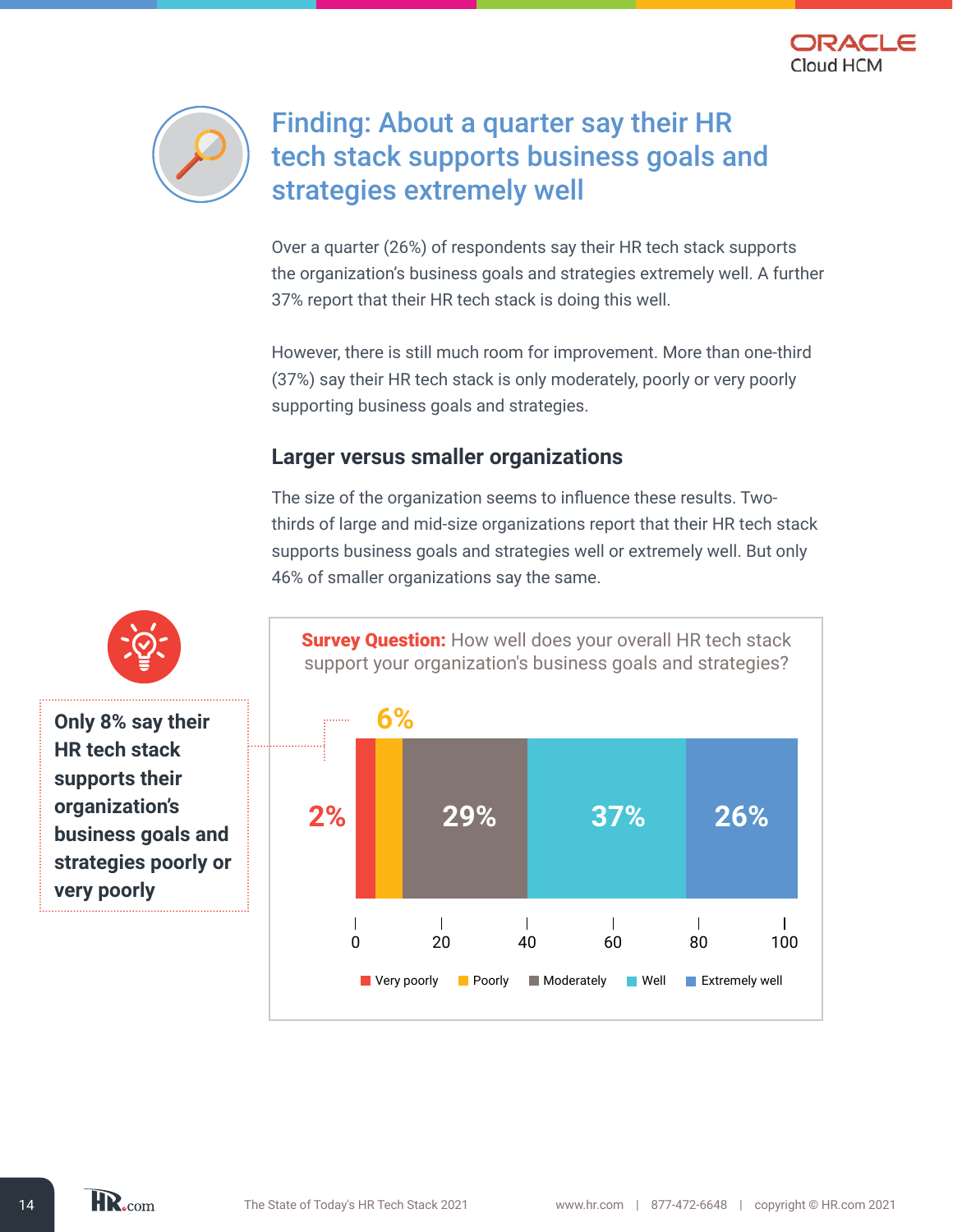



## Finding: Most organizations report having two or more solutions in their HR tech stack

To get a bigger picture of the complexity of HR technology today, we asked respondents how many solutions are present in their HR tech stack. More than a third (39%) say their HR tech stack is comprised of two to four solutions and 30% say it contains five to seven solutions. Fully 15% say they have eight or more solutions.

#### **Larger versus smaller organizations**

The results reveal that the larger the organization, the greater the complexity of the HR tech stack. More than half of larger (51%) and mid-sized (43%) companies have more than five solutions compared with just 26% of small organizations. This is expected, in that larger companies need more tools to handle things across jurisdictions and types of workers.



HR.com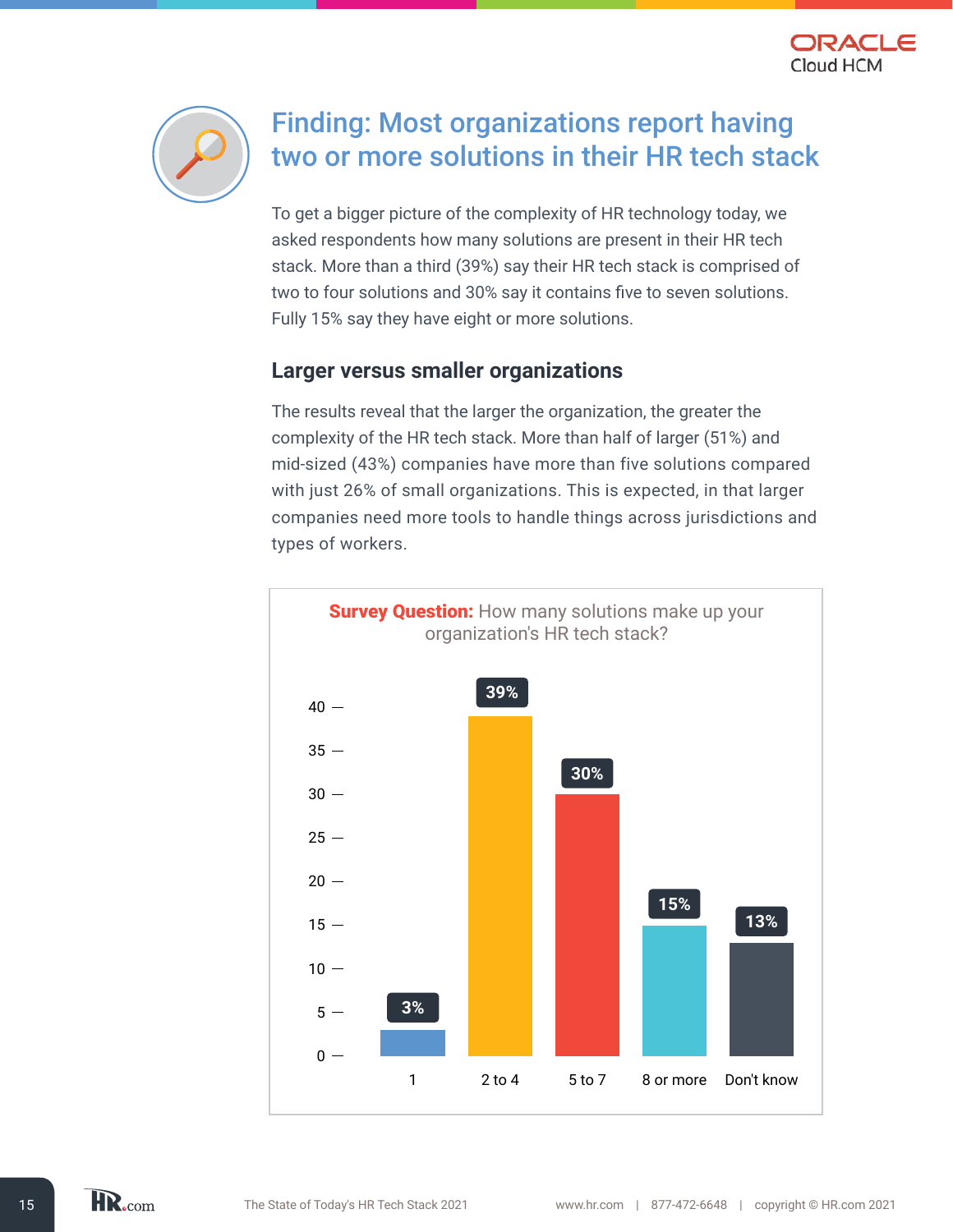

## **The HR Tech Stack's Impact on Productivity and Experience**



## Finding: Over three-quarters agree or strongly agree that their HR tech stack increases HR efficiency/productivity

HR technology should increase HR productivity, so it is encouraging to see that the large majority (78%) agree or strongly agree their HR tech stack increases HR efficiency/productivity, especially during a period of disruption. However, about one-fifth actively disagree or are neutral.

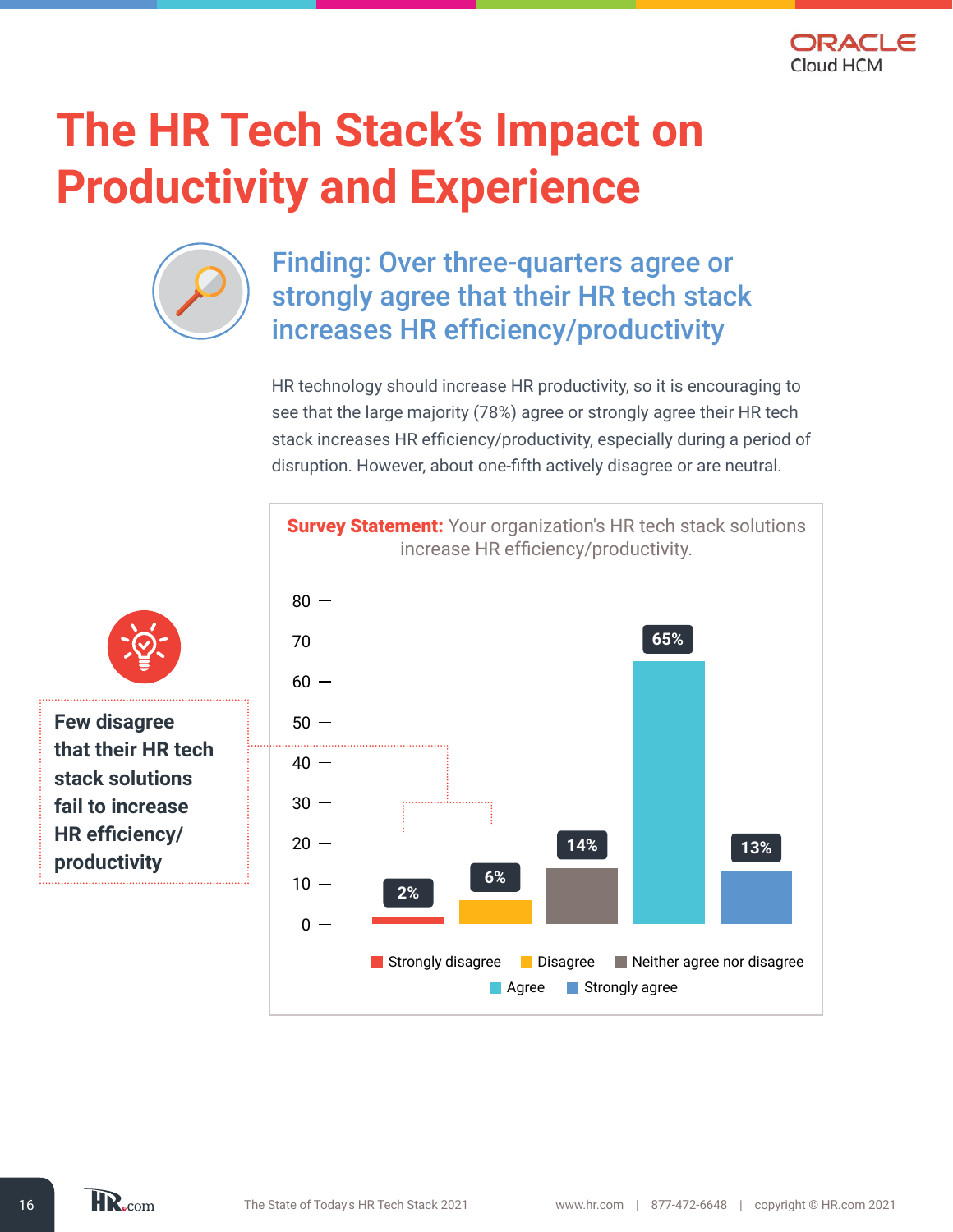



Finding: More than two-thirds agree or strongly agree that their implementation of HR tech stack systems meets relevant organizational needs

Equally important to the efficiency and productivity of HR tech stacks is the degree to which implementation of the HR tech stack serves the needs of the organization. Without alignment and robust implementation, HR tech stacks may not produce real value for the organization and, in turn, reduce efficiency and productivity. Most respondents (69%) agree or strongly agree that their organization is good at implementing systems into their HR tech stack so they meet relevant organizational needs. However, this leaves nearly a third who give their organization less than stellar marks in this areas.

To be successful at implementations, communication between HR and IT could be the answer. What goes on behind the curtain can have serious consequences for the efficacy of the HR tech stack. If this partnership isn't successful, HR may feel the system is working for them but from the employee's point of view it may be a deterrent to productivity or engagement.

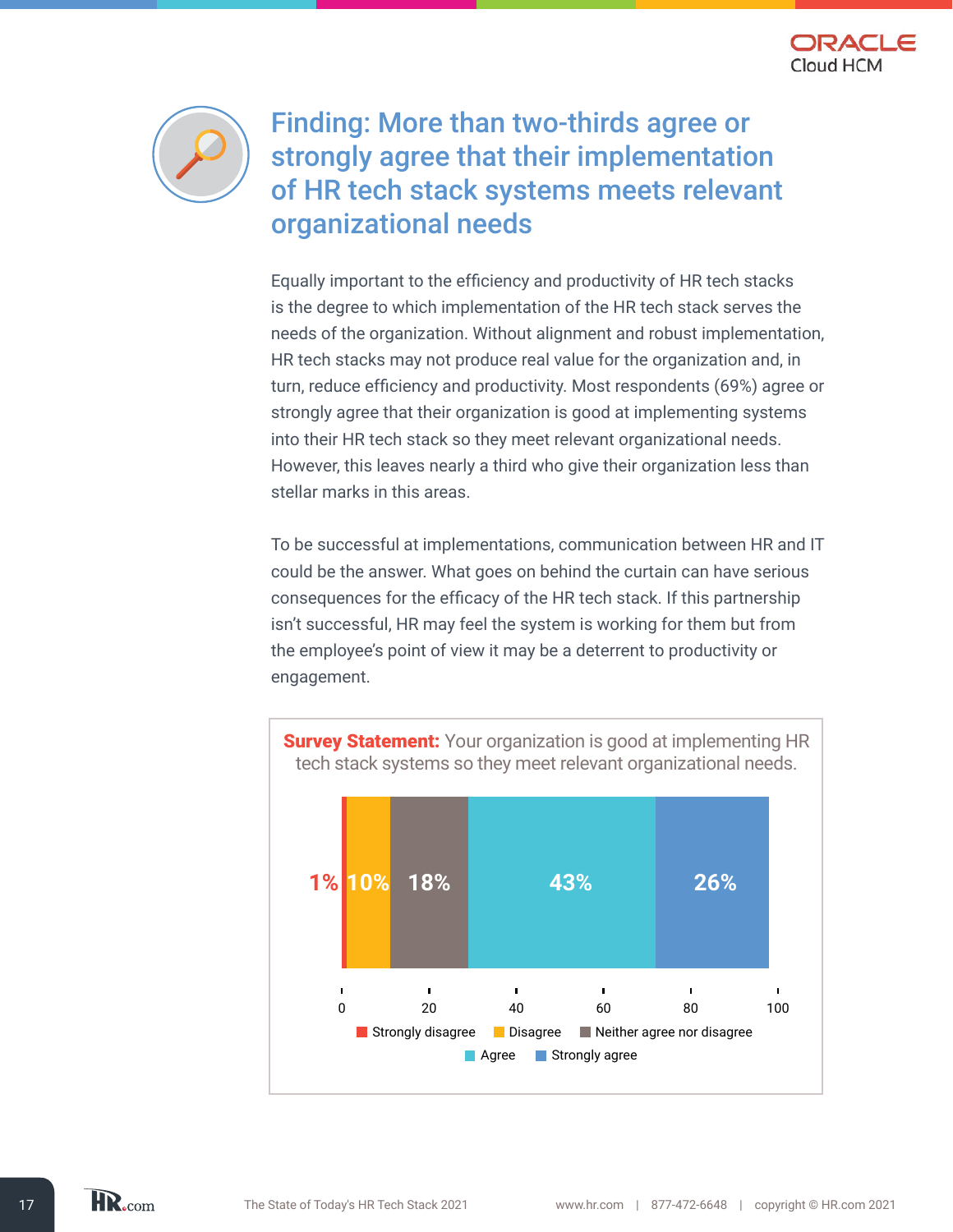



### Finding: The majority agree that their HR tech stack improves the employee experience

Early on, HR technology was mostly about managing data. But the focus has shifted. Now, more organizations aim to improve the employee experience through automation and transparency by making it easier for workers to obtain information, sign-up for and manage benefits or schedule days off. In the past, HR personnel were often involved in these activities.

Three-quarters (78%) agree or strongly agree that their tech stack improves the employee experience in their organization.

Better employee experience has been shown to increase retention, productivity, customer experience and improve absenteeism. But HR tech is only a piece of the puzzle. A manager's behavior and the overall corporate culture all have a big impact on experience. Technology alone is never going to be the bedrock of employee experience.

#### **Larger versus smaller organizations**

Respondents at larger (22%) and mid-sized (21%) organizations are more likely to strongly agree that their HR tech stack solutions improve the employee experience. Just 13% of respondents at small organizations strongly agree their HR tech stack solutions are successful in this area.

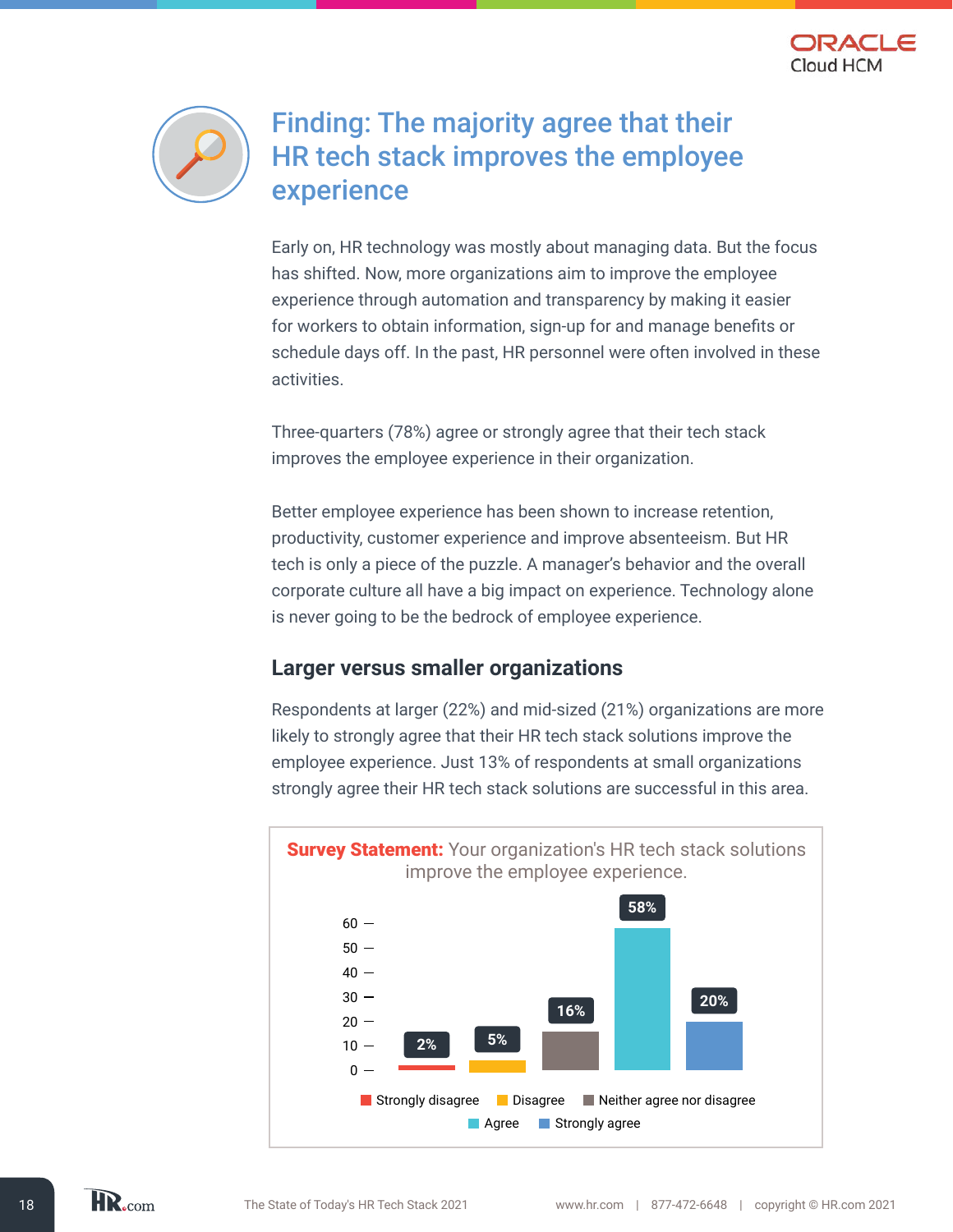

## **HR Tech Stack Infrastructure Issues**



## Finding: One in five say their HR tech stack components integrate extremely well with one another

Integration is a key issue for many organizations today. Aging onpremise systems, new cloud-based solutions and confusion over who is ultimately responsible for the HR tech stack all complicate integration. Just 21% say that the various components of their HR tech stack integrate extremely well with one another. However, another 36% say they integrate well.

Why is integration important? Because if solutions aren't talking to each other properly, organizations run the risk of data silos, which can lead to loss of efficiency and potentially inaccurate or conflicting data. Moreover, many innovations in predictive and preventive analytics rely on the flow of good data that sound integrations make possible.

#### **Larger versus smaller organizations**

Larger organizations seem to place greater emphasis on integration than do smaller ones. Small organizations are far more likely to say their HR tech stacks are poorly or very poorly integrated (24%), compared with just 7% of mid-sized and 13% of large organizations. On the other hand, since there tends to be less data to manage, integration among smaller organizations may be less of a priority.



HR.com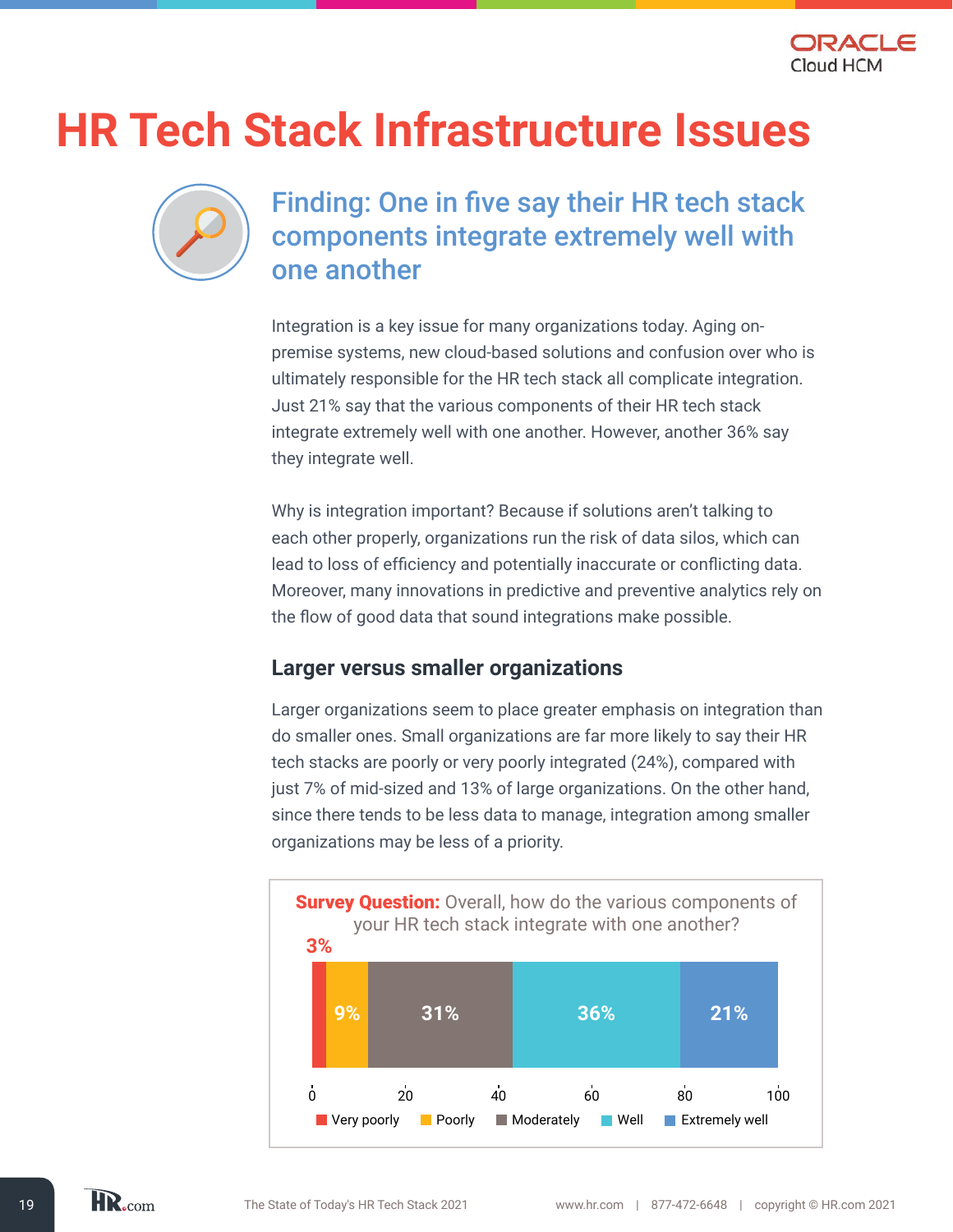



## Finding: HR tech stacks get lukewarm ratings on metrics and analytics

Just over half of respondents say that their HR tech stack provides accurate (57%), actionable (51%), and meaningful (54%) data to a high or very high degree.

However, many are still less than impressed with the metrics and analytics their tech stack produces. Roughly two-fifths say their HR tech stack produces this useful information to a moderate degree or worse.

In the era of big data many organizations may struggle with analyzing all the information they collect. Without skilled internal resources, it's no wonder that most HR professionals doubt the accuracy of the data and fail to glean actionable and meaningful information. Further, some problems with analytics may be related to the integration problems previously discussed. Unless systems can be well integrated, data integration also becomes problematic.



**Few say their** 

**HR tech stack produces accurate, actionable, and meaningful data to a very high degree** 

Note: this chart does not include those who responded "Don't know."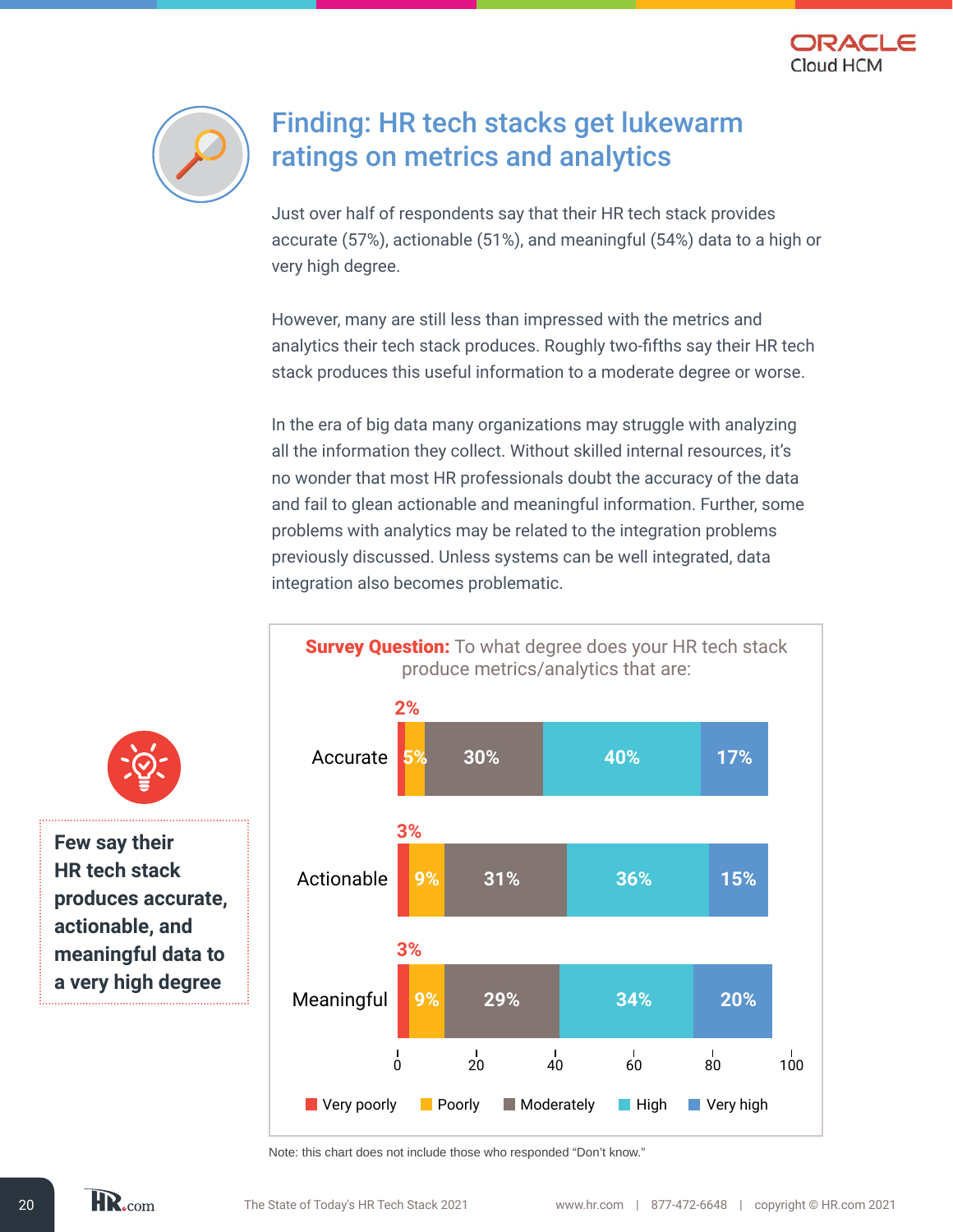



## Finding: Difficulty getting accurate and useful data is the most cited pain point of current HR tech stacks

The pain points reported by respondents can be grouped into three categories:

- solutions and components of the stack
- impact on users
- implementation and support

In terms of solutions and components, 30% report having difficulty getting accurate and useful data/information. As we found earlier, roughly one-fifth or fewer believe their tech stacks excel in accurate, actionable and meaningful analytics.

Roughly a quarter (27%) complain their HR tech stack doesn't have enough of the solutions or features they need. Of those who indicated this pain point, 57% say they need learning and development solutions/ features, and 55% say they would like people analytics solutions/ features.

Out-of-date functionalities (22%) is another sore spot. And considering integration problems stated elsewhere in this report, it makes sense that almost one out of five (19%) say they have too many competing solutions/components.

Concerning impact on users, many still struggle with systems that are not user-friendly enough (24%) or present confusing and/or frustrating self-service options (20%). These pain points can, in turn, reduce the quality of the employee experience.

With HR tech stacks becoming more complex, smooth implementation and on-going support are essential. A quarter (25%) cite not having enough in-house technical expertise and 22% say ongoing administration costs are pain points of their current HR tech stack. Even if planning and implementation go well, without the tech support to maintain and keep things going, even the best HR tech stack can stall.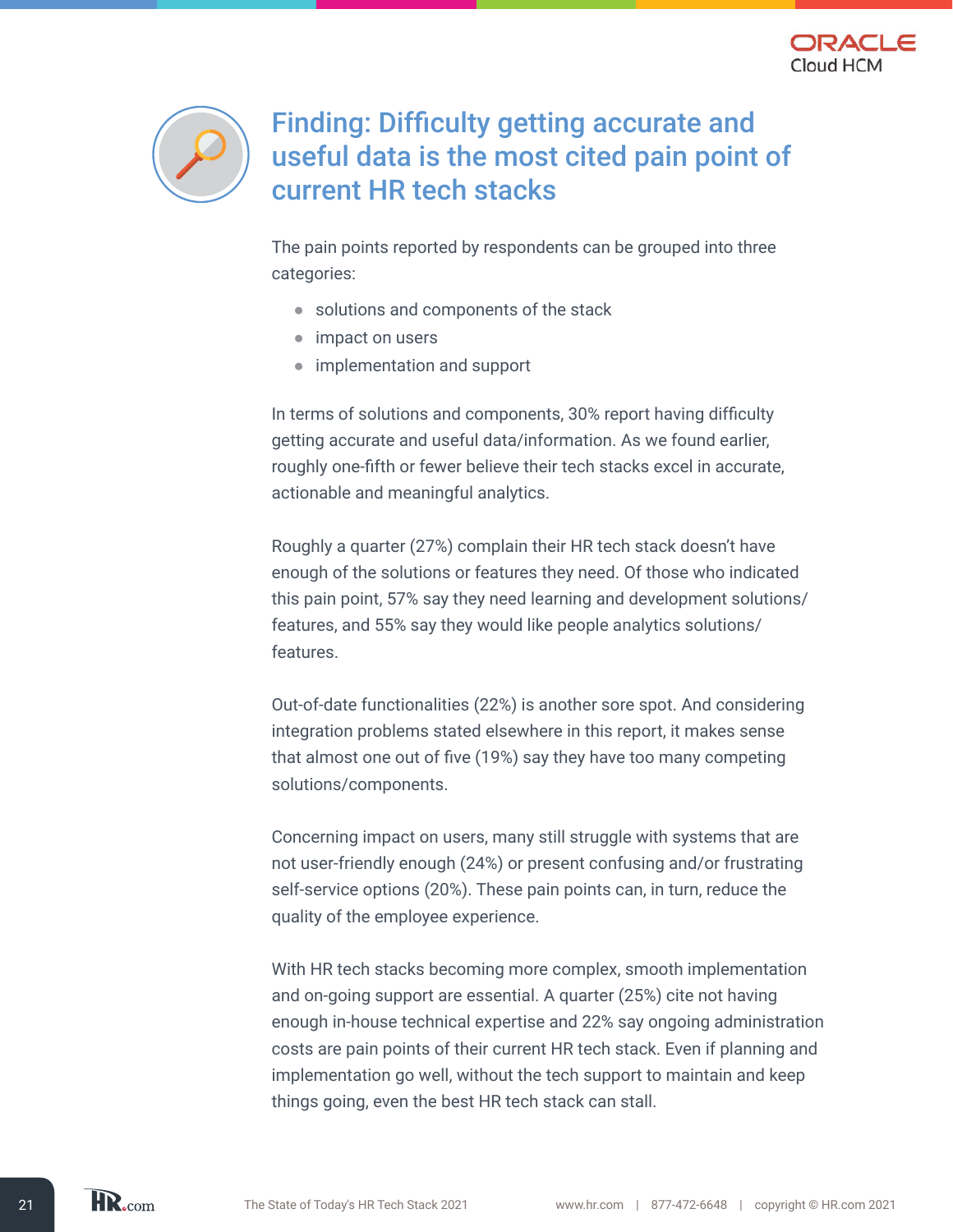



**Nearly a quarter say their current HR tech stack is not user-friendly enough**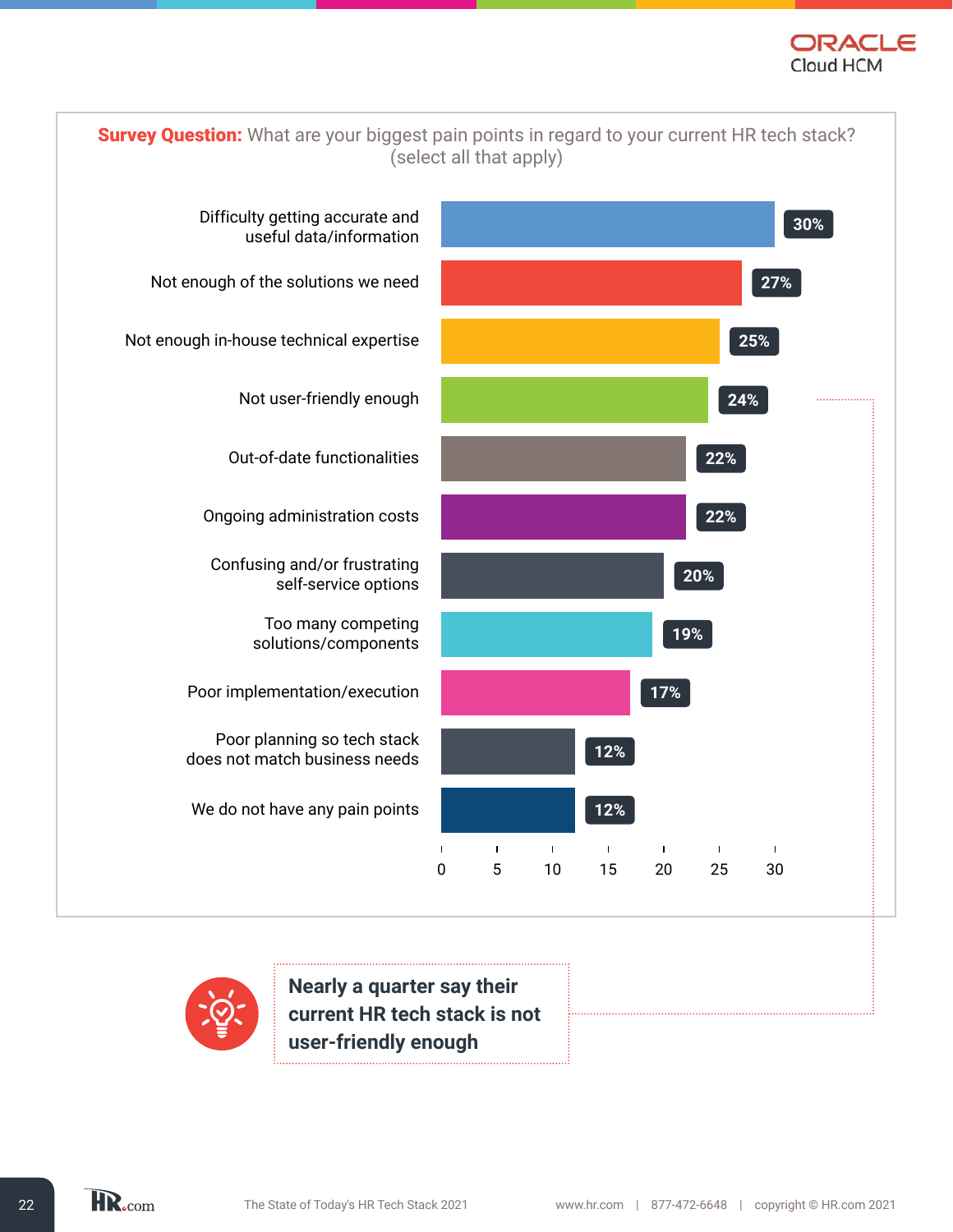

Finding: Those with on-premise HR technology stacks are more likely to cite a variety of pain points

Although both on-premise and cloud-based HR technology stack users cite pain points and problems with their current systems, those with on-premise systems are more likely to cite problems. This might be because on-premise tech stacks, while highly customized to the individual organization, also tend to be older and less agile systems. In many cases, cloudbased HR tech stacks can be upgraded and reconfigured more easily without the investment in hardware, software, and in-house expertise.

**Survey Questions:** What are your biggest pain points of current HR tech stack? and Which of the following problems do you face in regard to your HR tech stack?



Note: This data is extracted from the questions "What are your biggest pain points in regard to your current HR tech stack?" and "Which of the following problems does your organization face in regard to your HR tech stack?"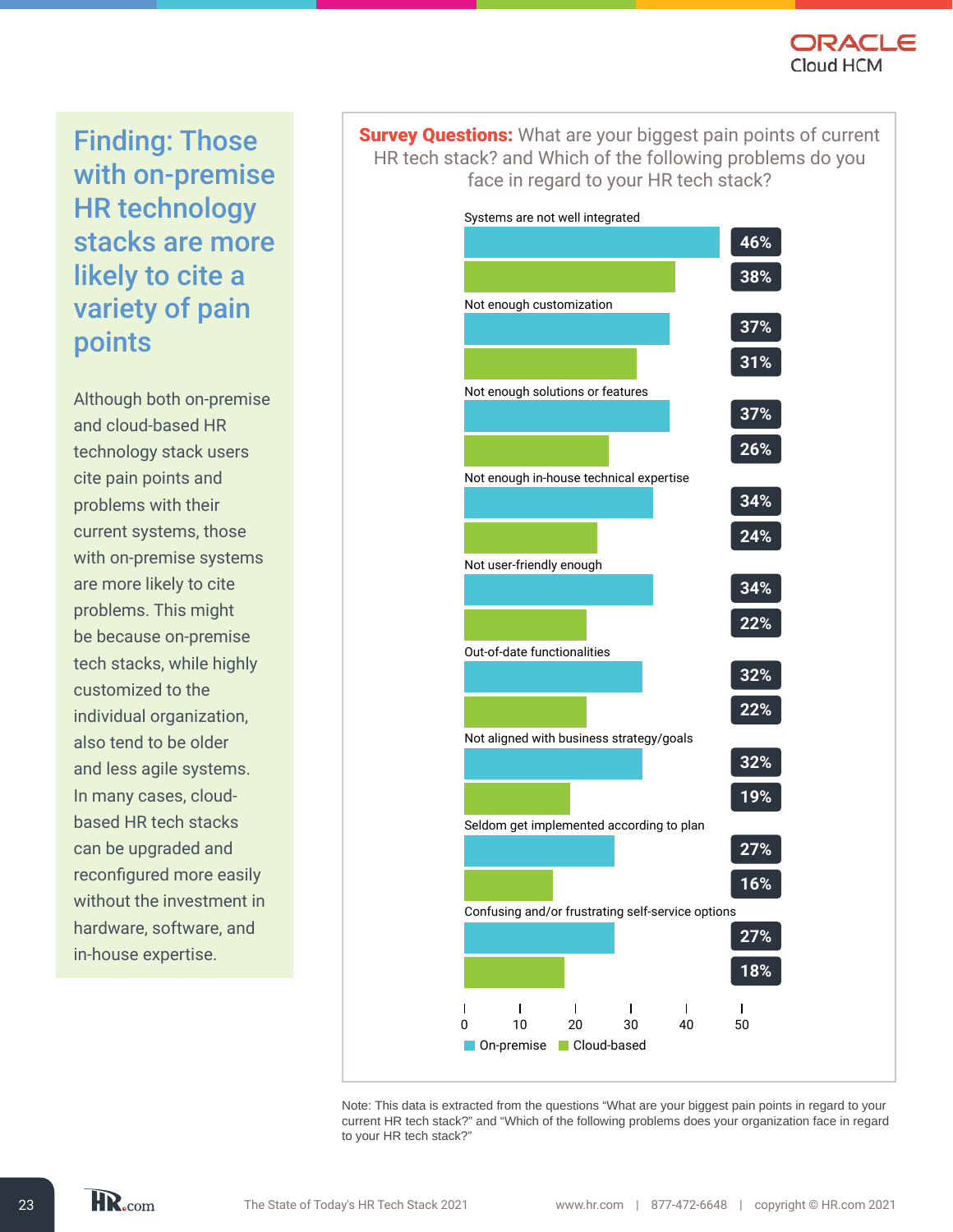



## Finding: Integration continues to be the top problem in today's HR tech stacks

Fully 90% of responding HR professionals cite at least one problem facing their HR technology stack. Of the many issues cited, integration is the most-cited problem in today's HR tech stacks. Over a third (37%) say their systems are not well integrated and/or cannot be integrated. In fact, 17% say they over-rely on *external* consulting firms for implementations while 23% say they over-rely on *internal* teams for implementations. Moreover, 20% also report that they don't budget enough for integrations.

After integration issues, the next most problematic areas concern HR tech stack functionality. Nearly one-third (31%) say they are not fully utilizing or leveraging all the stack's capabilities and 28% say that their systems don't allow for enough customization.

**Survey Question:** Which of the following problems does your organization face in regard to your HR tech stack? (select all that apply)

Systems are not well integrated and/or cannot be integrated **37%** We are not leveraging or utilizing all the stack's capabilities **All and State and State 1980** 31% Systems do not allow enough customization **28%**  We over-rely on internal teams for implementations **23%**  We seldom budget enough for integrations **20%**  We seldom budget enough for maintenance and upgrades **1988** It is not aligned with organizational business strategy and/or goals **17%**  We over-rely on external consulting firms for implementations **17%**  We don't get enough support from our IT department **15%** Systems seldom get implemented according to plan **15%**  Projects often come in late and over budget **14%** We do not face any problems **10%** 



**Fifteen percent say systems seldom get implemented according to plan**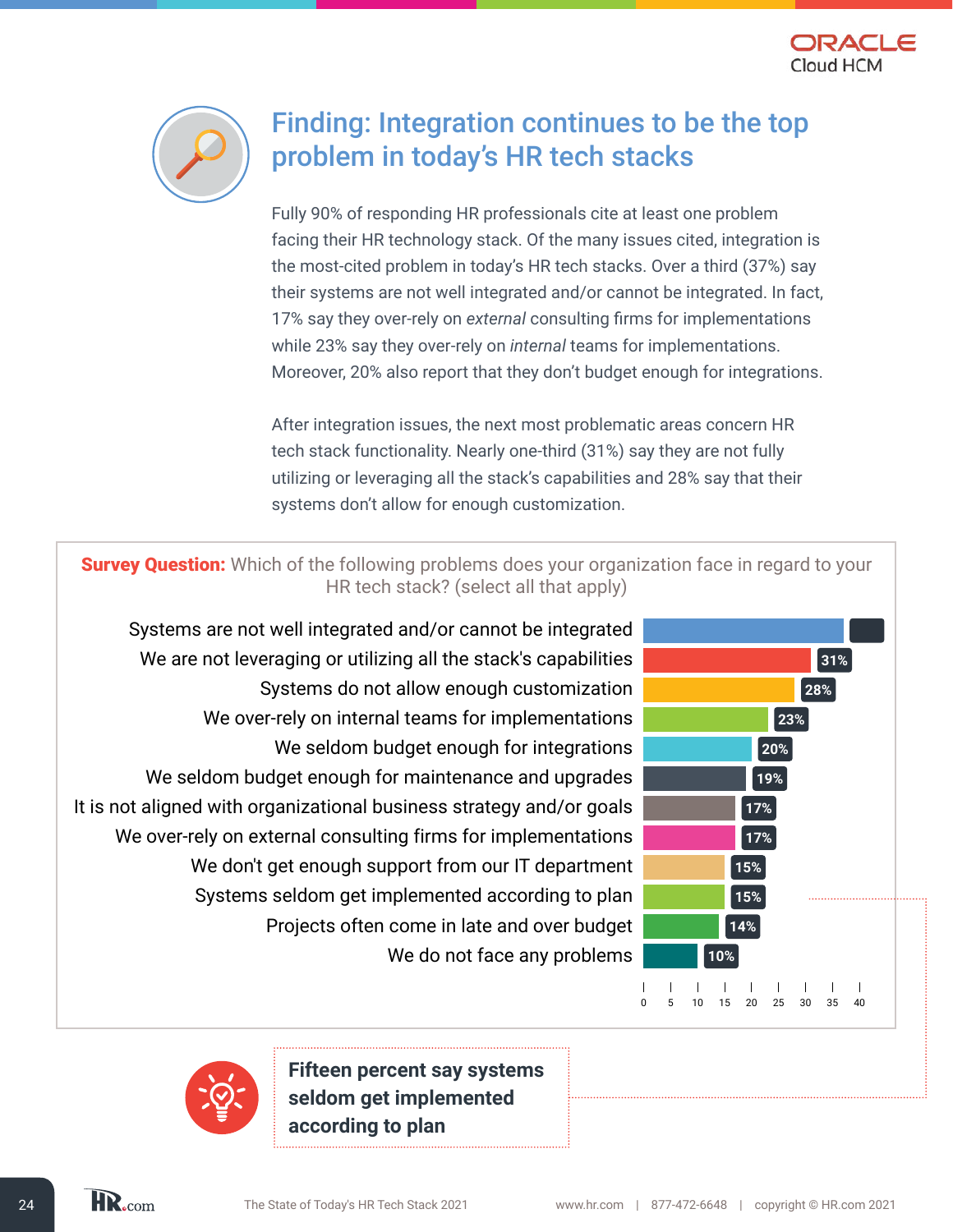

## **The Future of HR Technology Stacks**



### Finding: Most say HR leadership has a vision for the future of their organization's HR tech stack

Considering the complexity in HR technology today, successful organizations know they need a clear idea of where they wish to go. Fortunately, more than three-quarters of this survey's respondents agree or strongly agree that their head of HR (e.g., CHRO) has a vision for the future of the organization's HR tech stack. However, nearly a quarter neither agree nor disagree or actively disagree with the statement altogether.

HR professionals from mid-size (83%) and large (78%) organizations are much more likely than those from small (46%) companies to say their HR leaders have a vision for the future their HR tech stack.





**Few disagree that their head of HR has a vision for HR tech stack**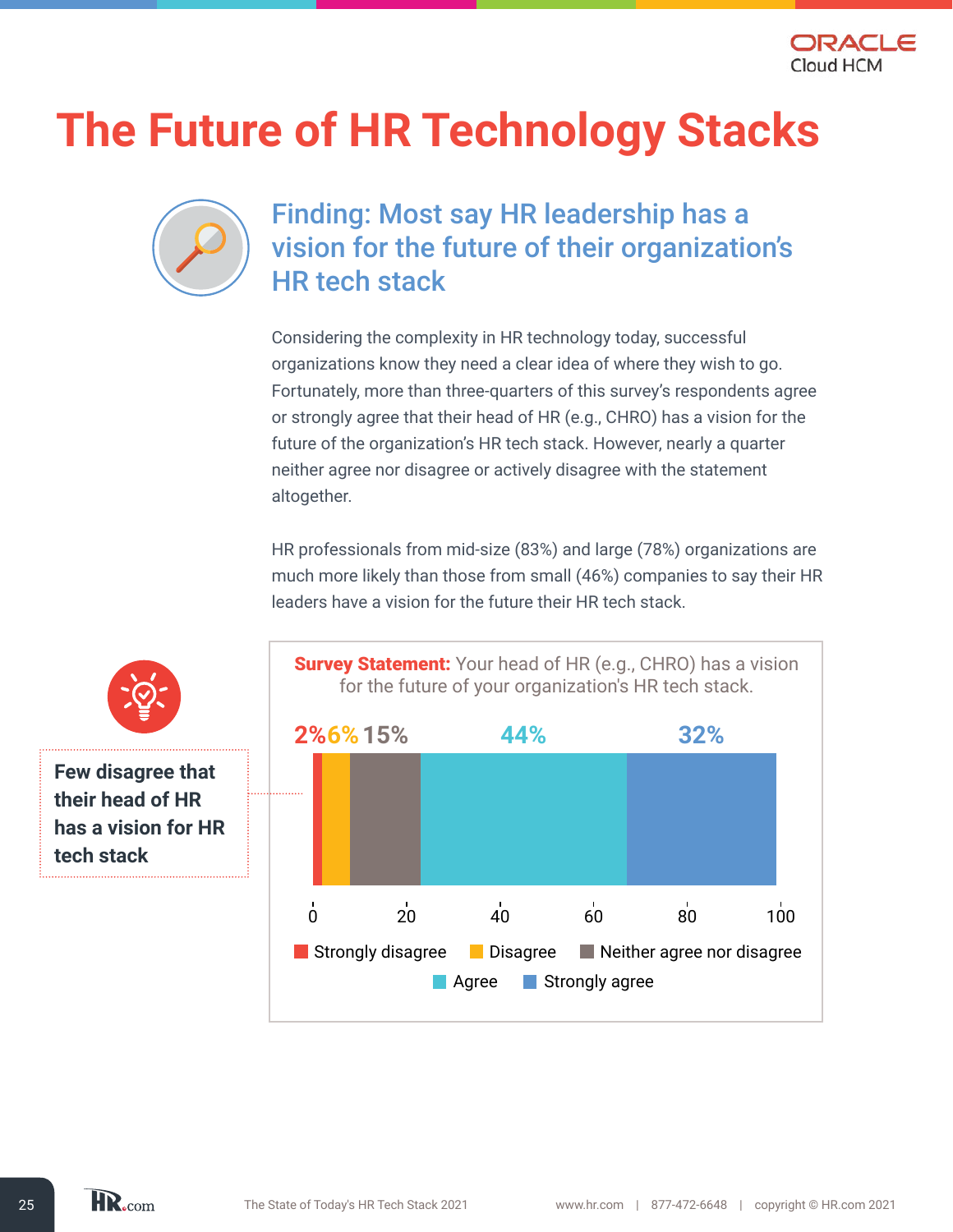



## Finding: Fewer say their organization has a well-defined strategy for integration over the next several years

A vision, no matter how great, won't come to fruition without a well-defined strategy. Fortunately, most survey respondents (69%) agree or strongly agree that their organization has a well-defined strategy for developing—or continuing to develop—a well-integrated HR tech stack over the next several years.

There are clear differences between organizations by size. More than threequarters (77%) of mid-size and 71% of large organizations agree or strongly agree that they have a well-defined strategy compared to only 37% of small companies.



HR.com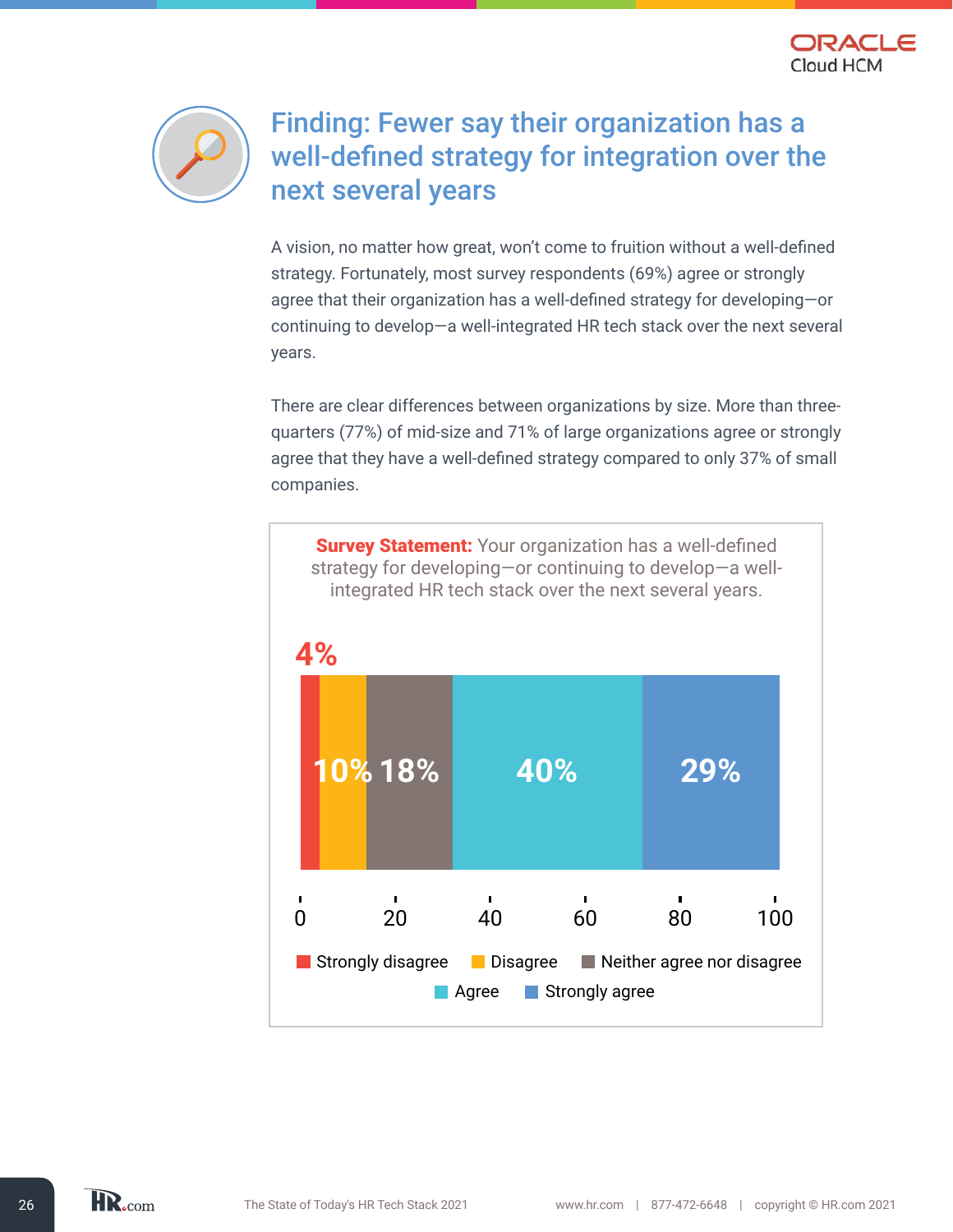



## Finding: The employee experience is key to the future of HR tech stacks

HR technology tends to evolve quickly. Only 7% of respondents say that they do not expect their HR tech stack to evolve over the next two years.

Employee experience will be the focus of HR tech stacks over the next two years, according to survey respondents. In fact, when asked to indicate how they expect their organization's HR tech stack to evolve over the next two years, four of the six options selected by more than a third of respondents focus on enhancing the employee experience:

- improve employee user experience (51%)
- increase employee self-service (41%)
- boost user-friendliness (38%)
- allow greater access to remote workers (36%)

Of course, based on previous findings, we already know that 66% have employee self-service as part of their HR tech stack. Therefore, an increase in employee self-service may mean that those organizations that already have it will focus on making it better, especially considering the needs of remote workers.

The same applies to mobile access. Nearly two-thirds (65%) already have the ability for their employees to access HR tech stack components via mobile device, so it is likely many organizations will try to make such access *more* user-friendly, powerful or even customized to enhance overall experience.

In line with the pain points and problems cited in the previous section, respondents are most likely to point to data and integration as future areas of improvement. That is, they expect the HR tech stack to improve over the next two years in providing higher quality data (42%) and improving integration abilities (41%).

#### **Larger versus smaller organizations**

Compared with small (23%) and mid-sized (30%) organizations, large companies (43%) are more likely to say they expect their HR technology stack to allow greater access to remote workers in the near future.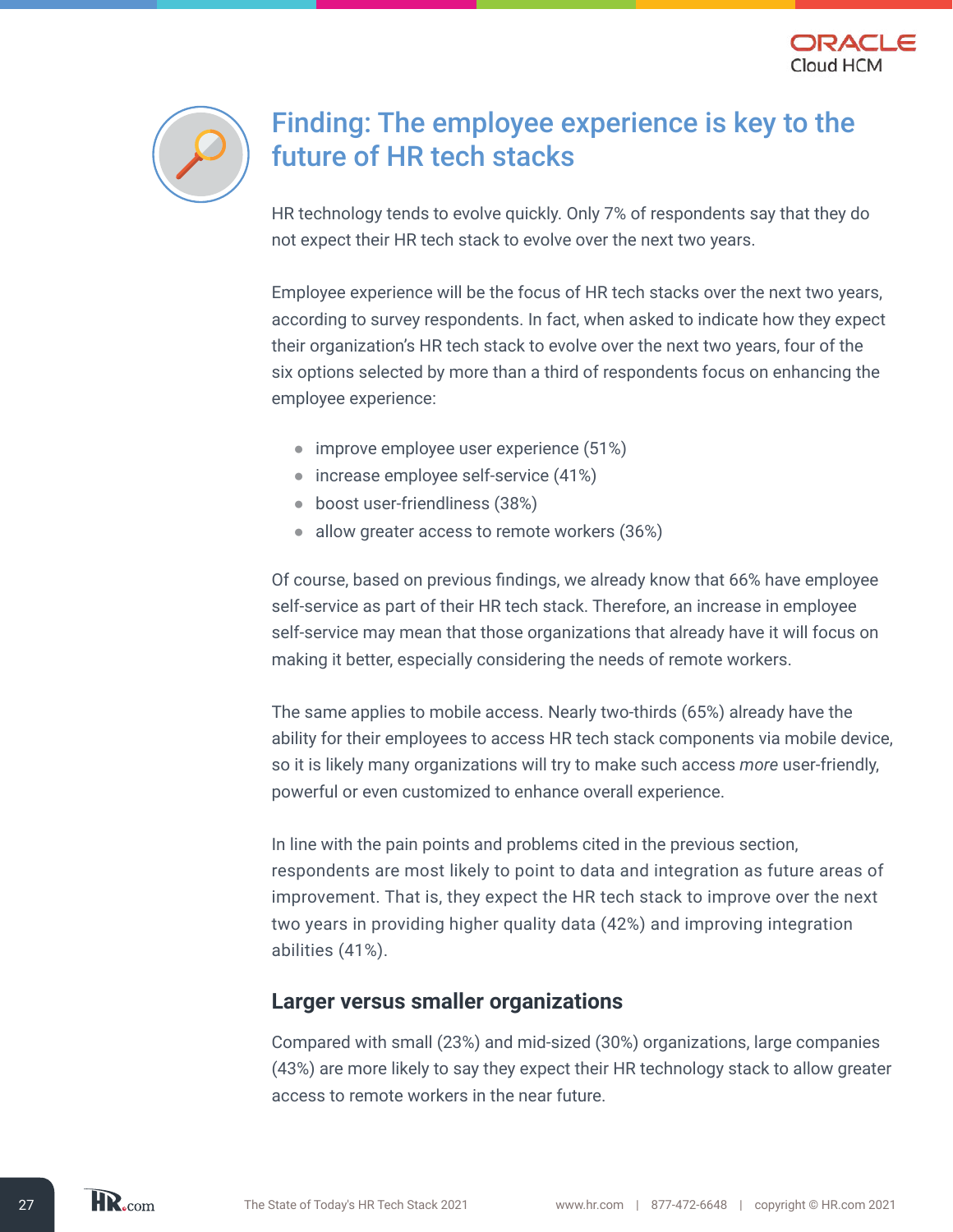

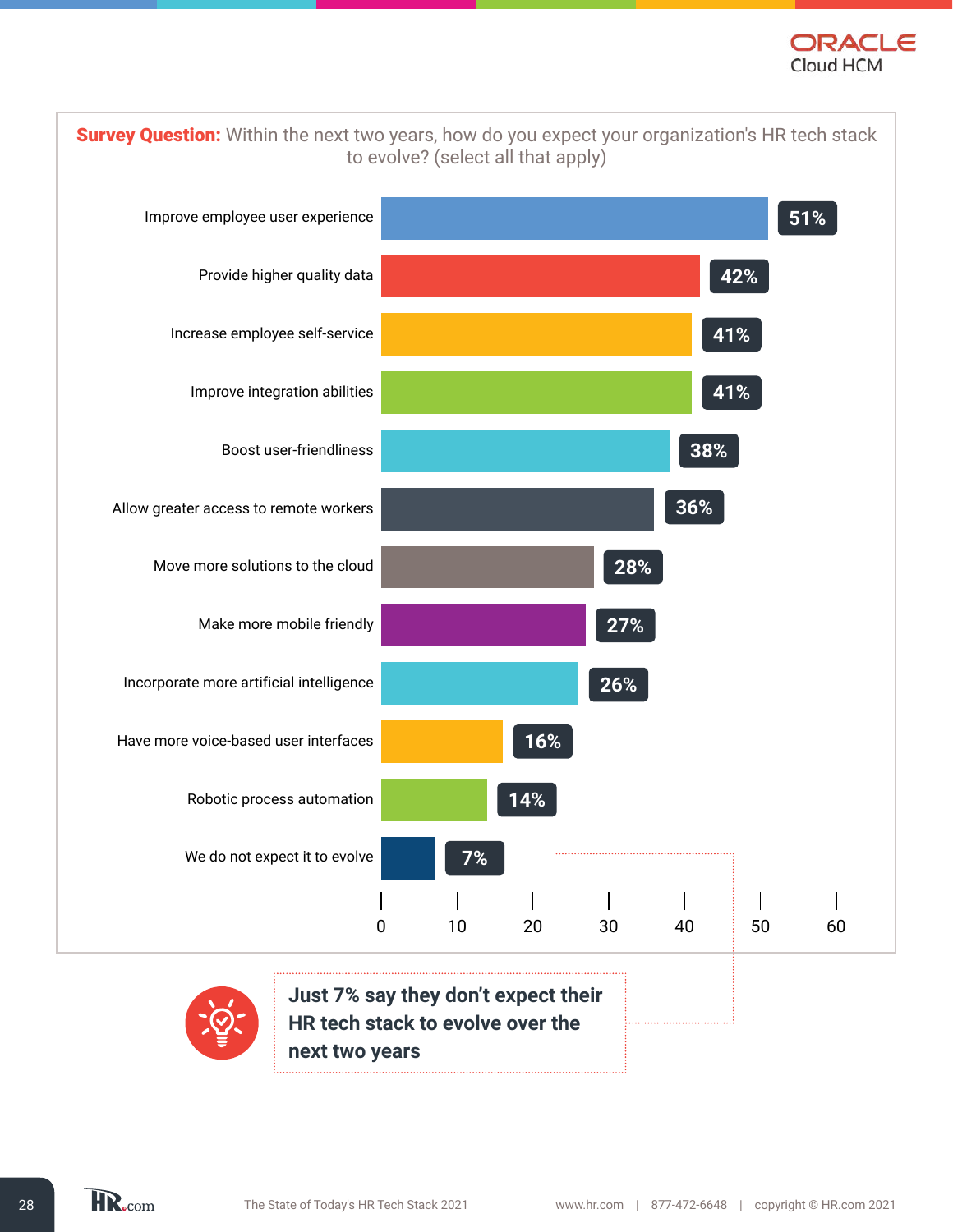



### Finding: To improve HR tech stacks, organizations will focus on training users

More than half (56%) of respondents say that better training of users is the best non-technological method for improving HR tech stacks in the coming years. In this case, "users" means both HR professionals and the employees who can access portions of the tech stack.

Because employee self-service is as prevalent as it has ever been, employees need to be knowledgeable in at least the basics of their organization's HR tech stack. If employees are better trained at using certain solutions, then their employee experience may be improved.

But even HR professionals themselves often fail to get the most out of their technologies. Sometimes they learn how to carry out certain essential tasks but never learn to exploit the full power of their solutions. Through better external or internal training, they may learn their systems are more robust than they initially believed. This idea connects with the need to hire more HR professionals with required technology skills (23%).

Thirty-one percent say they will improve their technology selection process. This also requires HR professionals who have a deeper understanding of the facets and possibilities of today's HR technology solutions.

**Survey Question:** What non-technological methods will your organization probably use in coming years to improve its HR tech stack? (select all that apply)



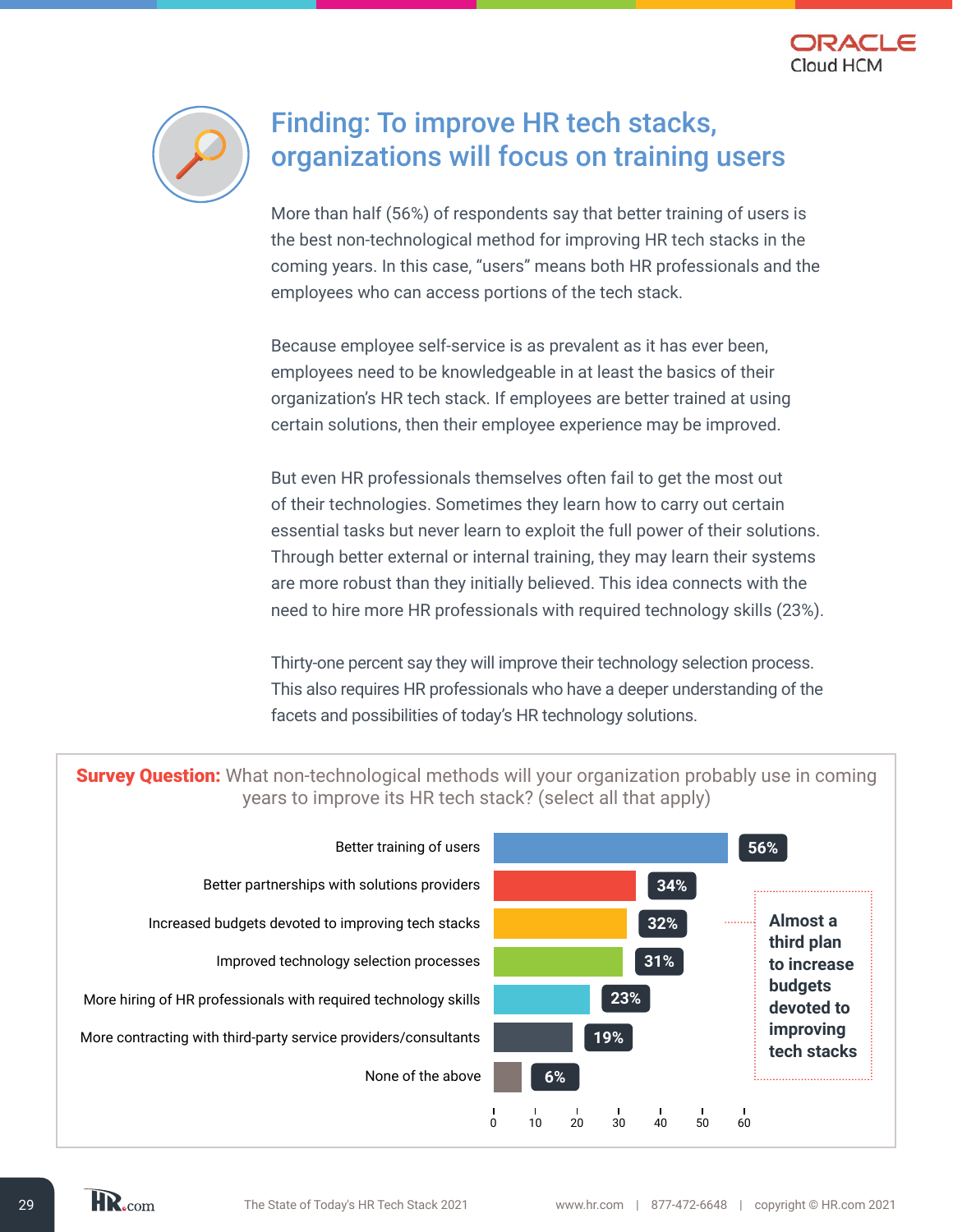

## **How HR Tech-stack Leaders Differ from Laggards**

We wanted to take a closer at what differentiates organizations with successful HR tech stacks from those with less successful HR tech stacks. To do this, we separated our sample into two cohorts:

**HR tech-stack leaders:** respondents who say their overall HR tech stack supports the organization's business goals and strategies extremely well.

**HR tech-stack laggards:** respondents who say their overall HR tech stack supports the organization's business goals and strategies moderately, poorly or very poorly.

Correlation does not necessarily indicate causation, of course, but these relationships can provide clues about possible best practices related to HR tech stacks.



## Finding: HR tech-stack leaders are much more likely to have both a destination and plan for getting there

As the old saying goes, if you don't know where you're going, you're less likely to get there. HR tech-stack leaders are several times more likely strongly agree that their HR leadership has a vision for the organization's HR technology (59% vs. 19%) as well as having a well-defined strategy for getting there (57% vs. 12%).

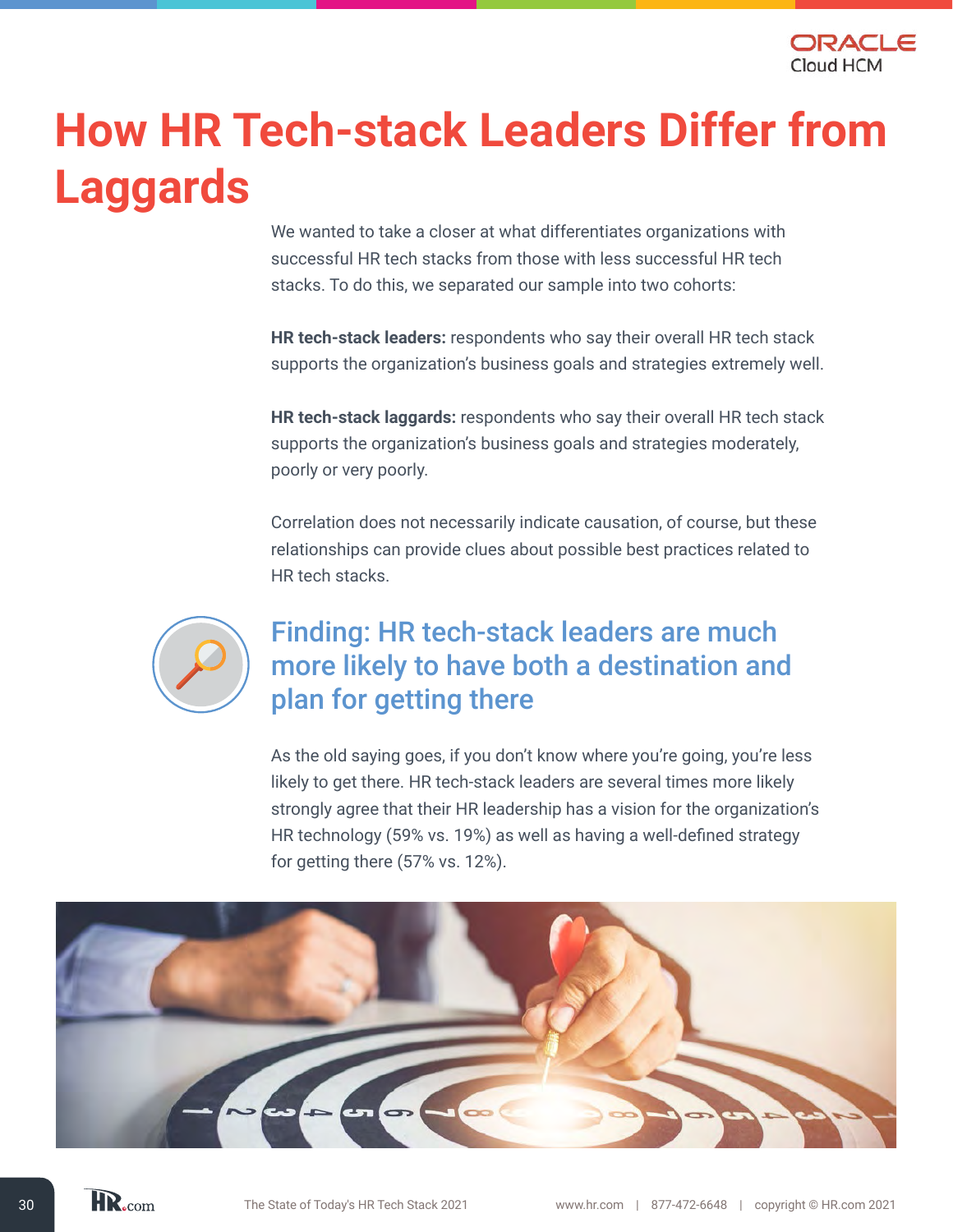ORACLE Cloud HCM



Note: This data is extracted from the questions "Your head of HR has a vision for the future of your organization's HR tech stack," and "Your organization has a well-defined strategy for developing—or continuing to develop—an optimal HR tech stack over the next several years."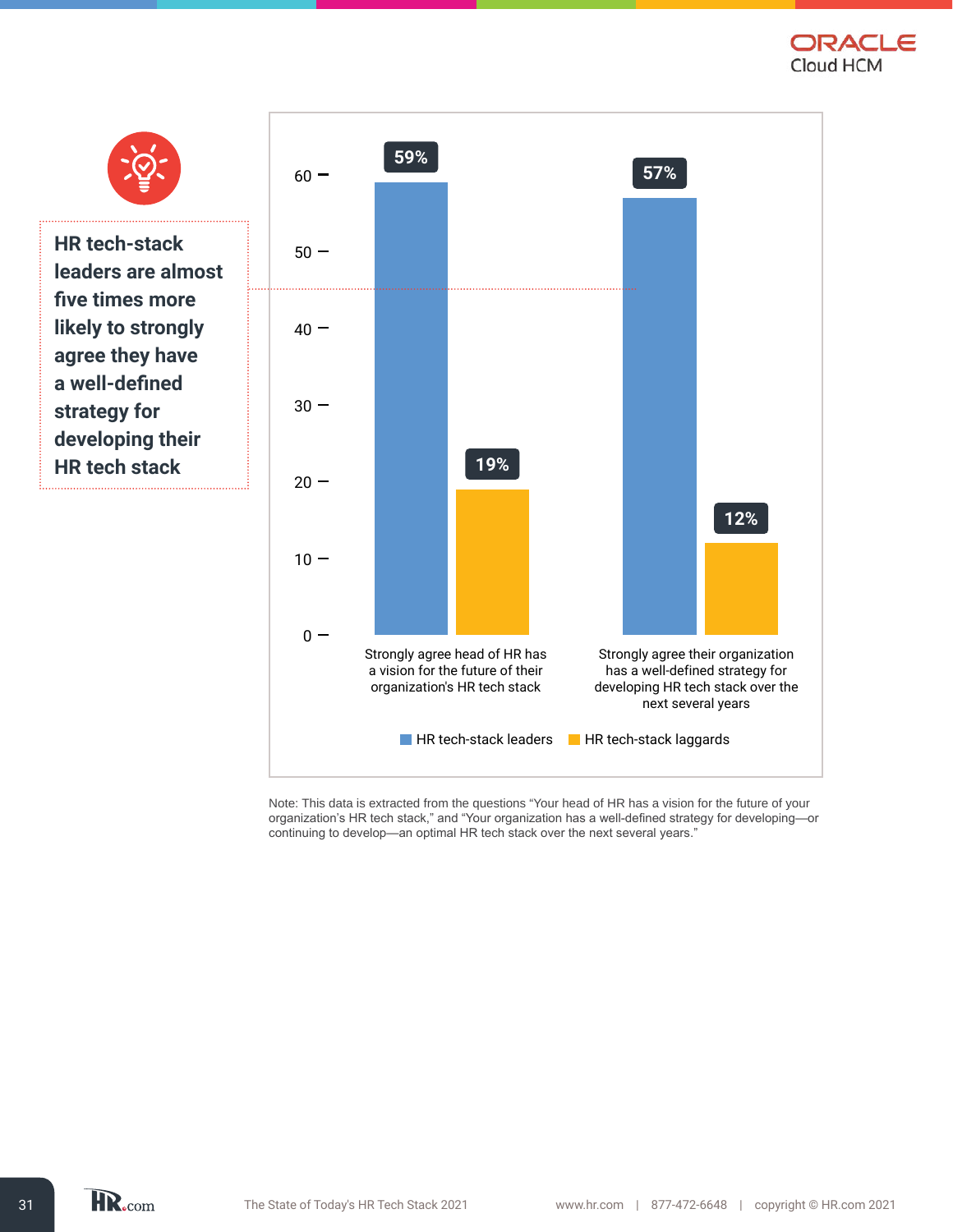



## Finding: HR tech-stack leaders look beyond the basics to improving HR processes and employee engagement

Leaders tend to already have basics such as employee self-service and access via mobile devices in their HR technology stack. Where HR tech-stack leaders tend to excel compared to laggards is on next-level functions impacting employee engagement, corporate culture, talent management processes and supporting work groups.

Survey Question: Which of the following are characteristics of your organization's HR tech stack? (select all that apply)



![](_page_31_Picture_6.jpeg)

**HR tech-stack leaders are twice as likely to say their tech stacks are easy to reconfigure**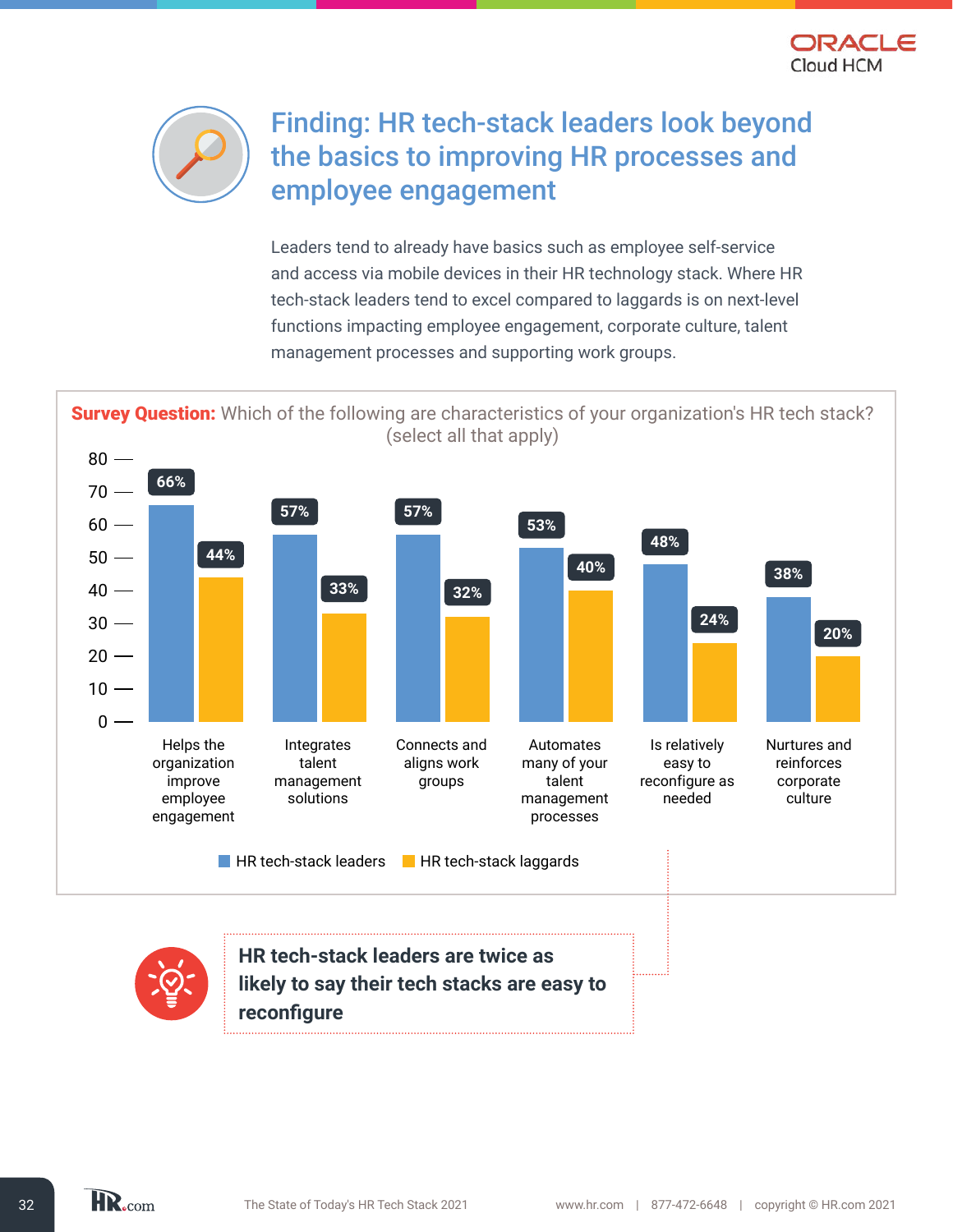![](_page_32_Picture_0.jpeg)

![](_page_32_Picture_1.jpeg)

## Finding: HR tech-stack laggards are more likely to struggle with integration

As we've seen from general results of this survey, many organizations experience integration problems. But HR tech-stack laggards have more difficulty compared to HR tech-stack leaders. More than half (56%) of laggards say their systems are not well integrated versus just a third of leaders. Further, laggards are also more likely than leaders to say they seldom budget enough for integrations (28% vs. 17%).

![](_page_32_Figure_4.jpeg)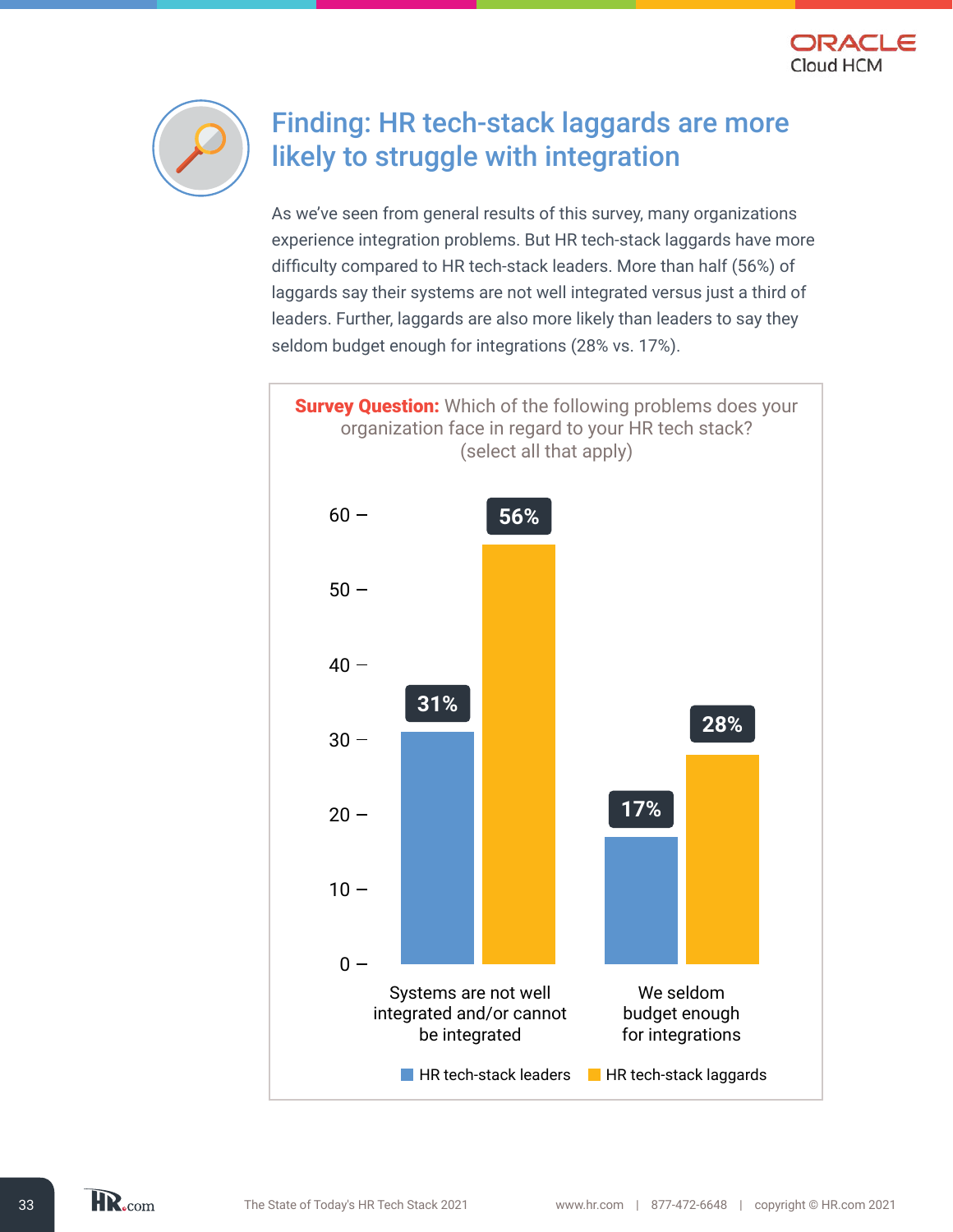![](_page_33_Picture_0.jpeg)

![](_page_33_Picture_1.jpeg)

## Finding: HR tech-stack leaders are far better at integrating various tech stack components

HR tech-stack leaders are far more likely than laggards to have betterintegrated HR tech stacks. In fact, the responses are almost the opposite of one another. The components of HR tech stacks are well or extremely well integrated 95% of the time in leader organizations versus just 18% in laggard organizations, a 77-percentage point difference.

![](_page_33_Figure_4.jpeg)

HR.com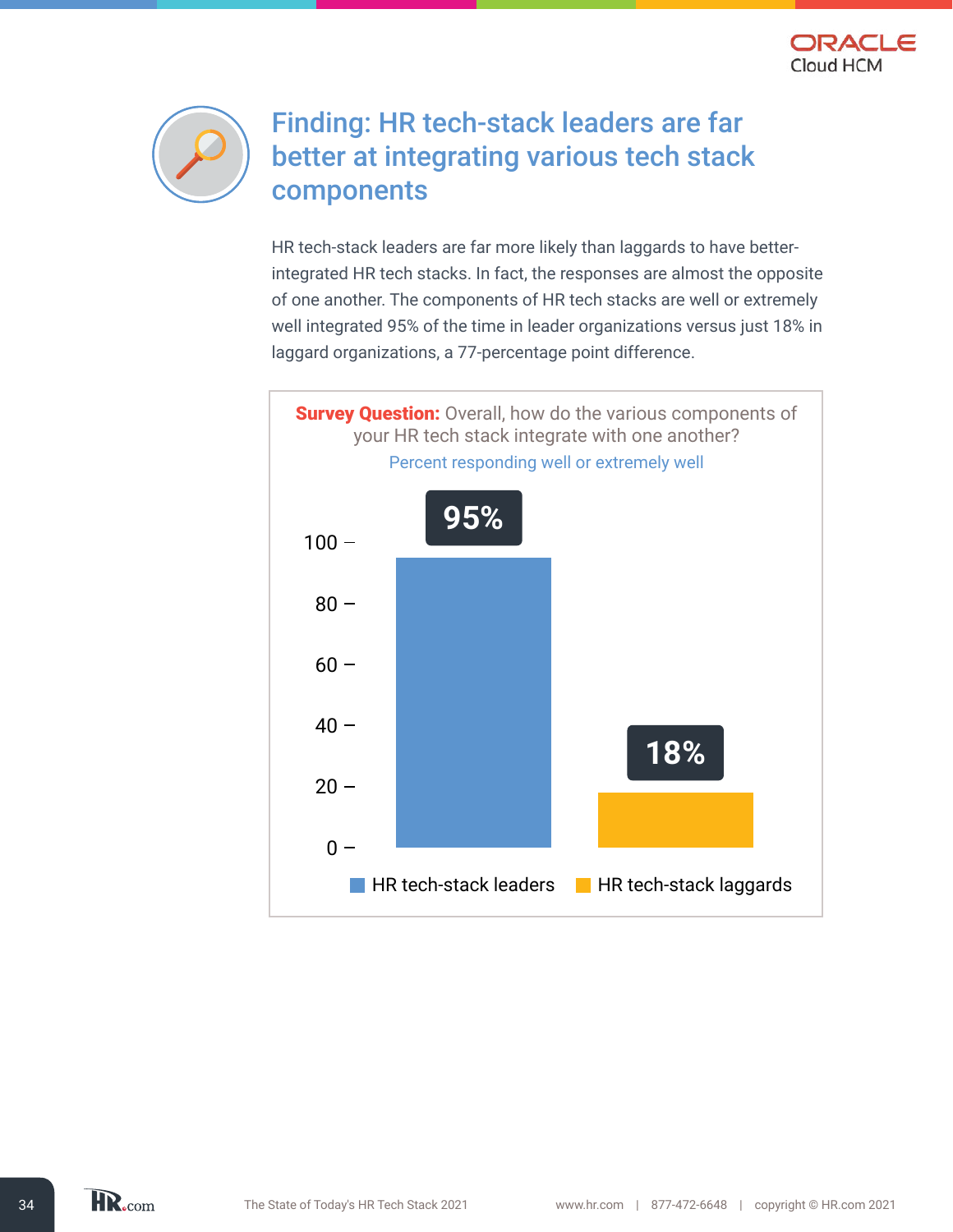![](_page_34_Picture_0.jpeg)

![](_page_34_Picture_1.jpeg)

### Finding: HR tech-stack leaders see more accurate, actionable, and meaningful metrics

HR tech-stack leaders get better analytics out of their systems. The overwhelming majority of leaders say their HR tech stack produces data that is accurate, actionable, and meaningful to a high or very high degree. Fewer than a third of laggards say the same.

The ability to receive accurate, actionable and meaningful results can pay dividends throughout the entire organization, not just HR. After all, better human capital decision-making can potentially result in higher organizational performance even while making HR a more valuable strategic partner.

![](_page_34_Figure_5.jpeg)

![](_page_34_Picture_6.jpeg)

**HR tech-stack laggards lack accurate, actionable, and meaningful data from their HR tech stack** 

HR.com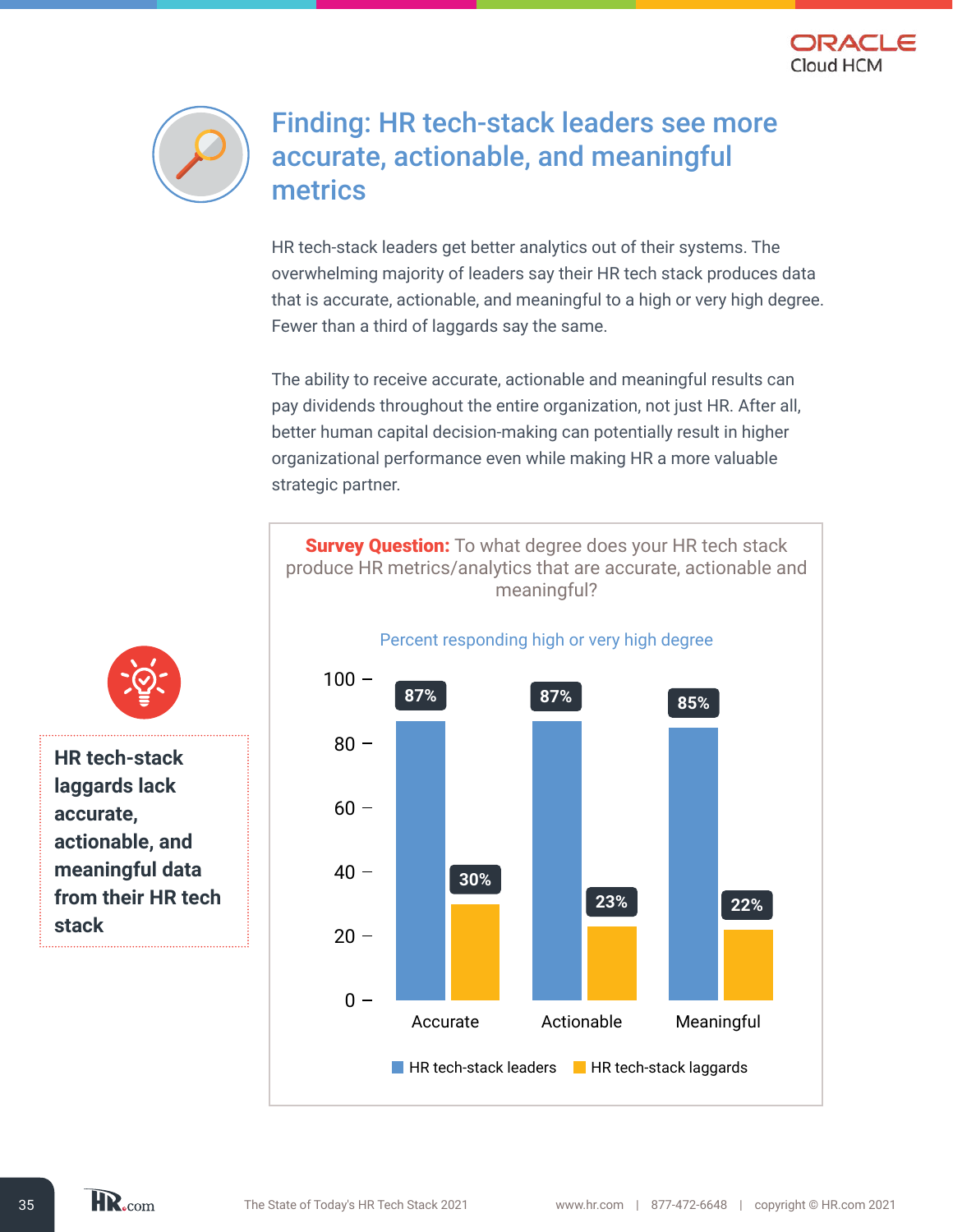![](_page_35_Picture_0.jpeg)

![](_page_35_Figure_1.jpeg)

## Finding: HR tech-stack leaders see much more success with increased HR productivity and meeting organizational needs

Nearly all of HR tech-stack leader organizations say their tech stack increases HR productivity/efficiency (94%), whereas just over half of laggards say the same (56%). Leaders are also far more likely than laggards to agree or strongly agree that their organization is good at implementing HR the systems so they meet relevant organizational needs (94% vs. 39%).

![](_page_35_Figure_4.jpeg)

Note: This data is extracted from the questions "Your organization's HR tech stack solutions increase HR efficiency/productivity," and "Your organization is good at implementing HR tech stack solutions so they meet relevant organizational needs."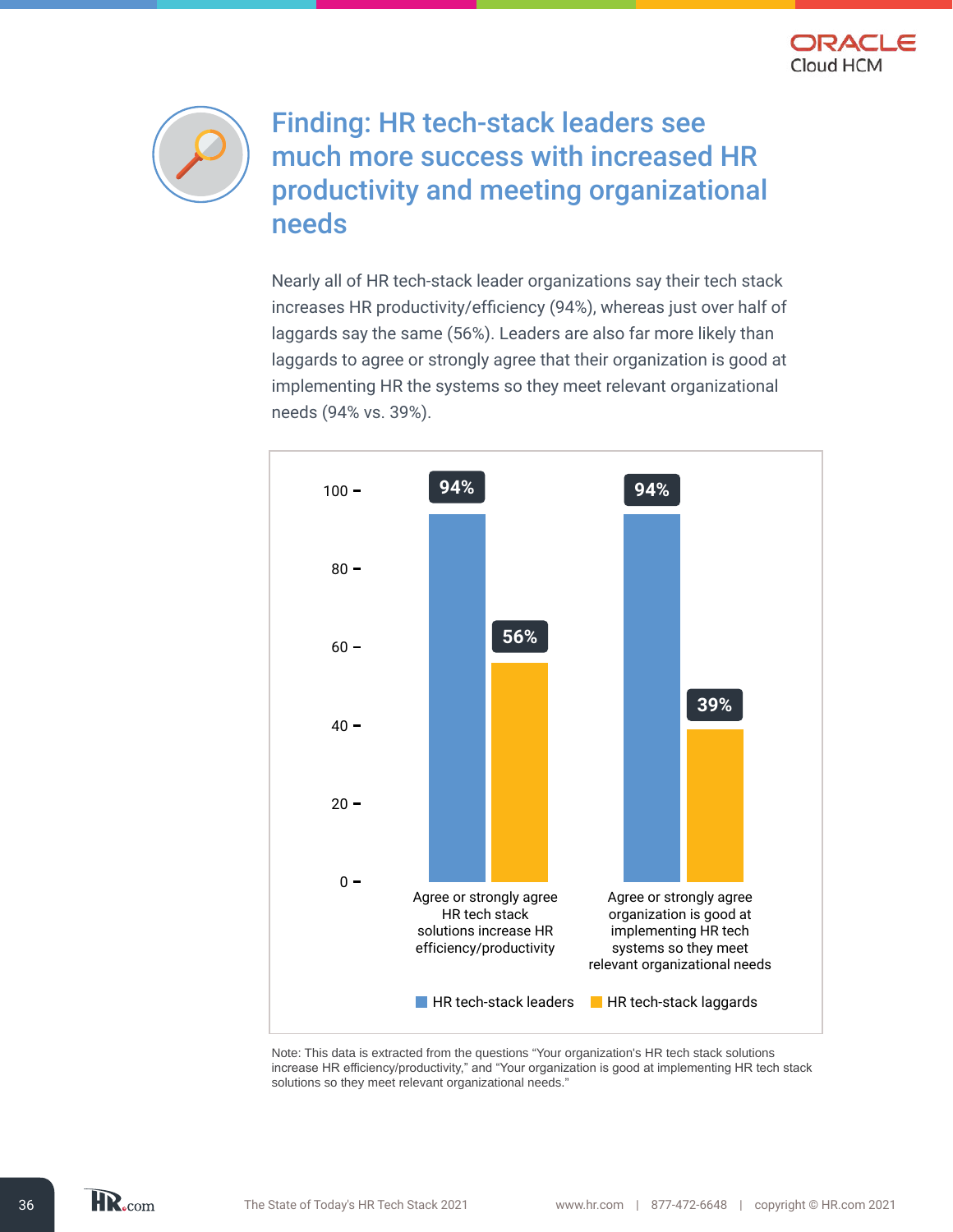![](_page_36_Picture_0.jpeg)

![](_page_36_Picture_1.jpeg)

## Finding: HR tech-stack leaders are more likely to have HR tech stack solutions that improve the employee experience

 technology supports remote workers, only 59% of laggards feel the same. Even with the increased attention to the employee experience and remote working during the Covid-19 pandemic, HR tech-stack laggards fall behind in this area. Only 60% of laggards agree or strongly agree that their HR tech stack improves the employee experience compared to 89% of HR tech-stack leaders. And while 86% of leaders say their HR

![](_page_36_Figure_4.jpeg)

Note: This data is extracted from the questions "Your organization's tech stack is good at supporting the needs of employees and other stakeholders who work remotely," and "Your organization's HR tech stack solutions improve the employee experience."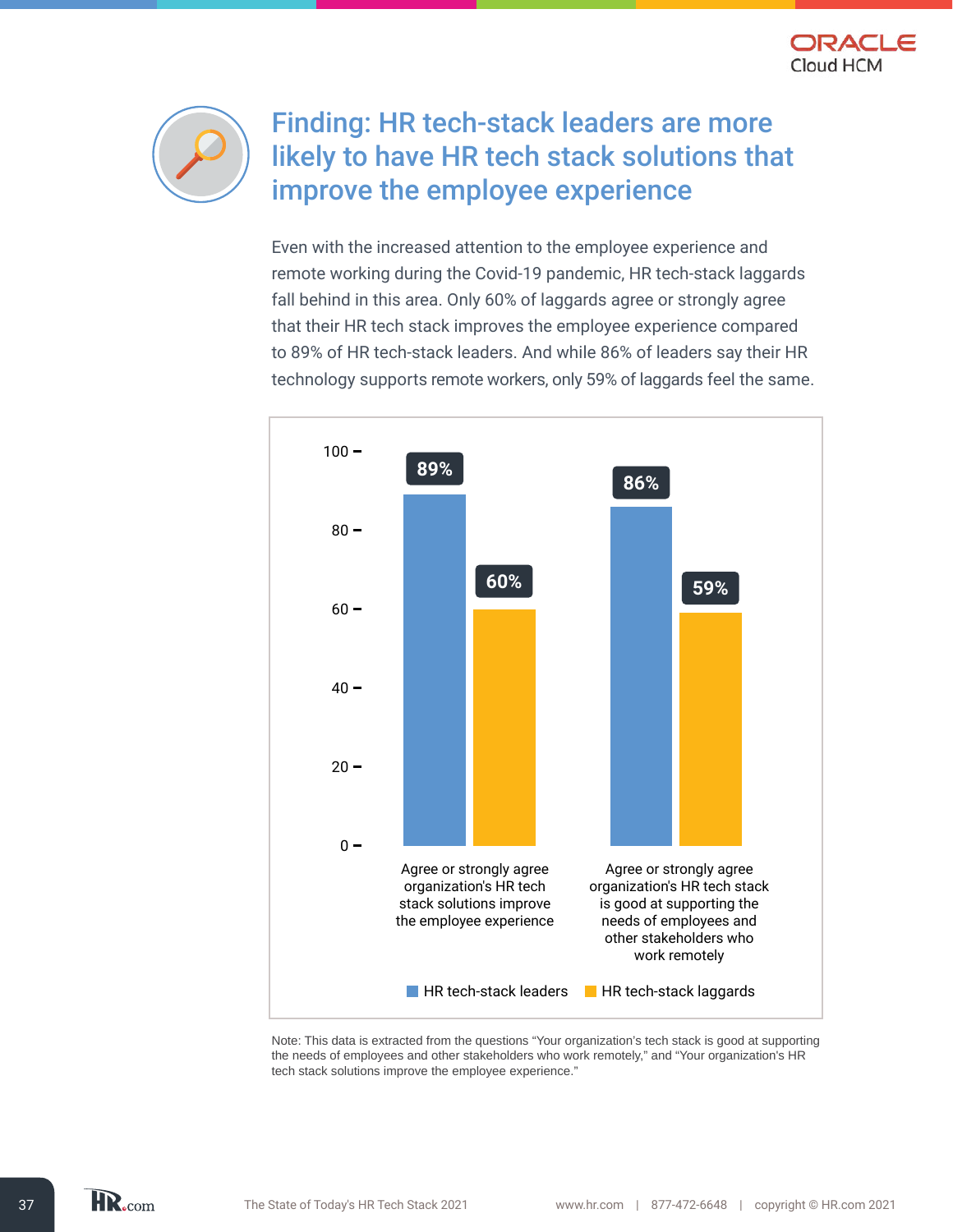![](_page_37_Picture_0.jpeg)

![](_page_37_Picture_1.jpeg)

## Finding: HR tech-stack laggards experience more pain points overall than leaders

HR tech-stack laggards are much more likely than leaders to suffer from various pain points. The largest gaps are in the areas of getting useful data out of the system, not enough needed solutions or features, a lack of user-friendliness, and out-of-date functionalities. We think it's likely that out-of-date systems will also be less user-friendly and less likely to offer the most-needed features.

**Survey Question:** What are your biggest pain points in regard to your current HR tech stack? (select all that apply)

![](_page_37_Figure_5.jpeg)

![](_page_37_Picture_6.jpeg)

**One out of five HR tech-stack leaders report they have no pain points**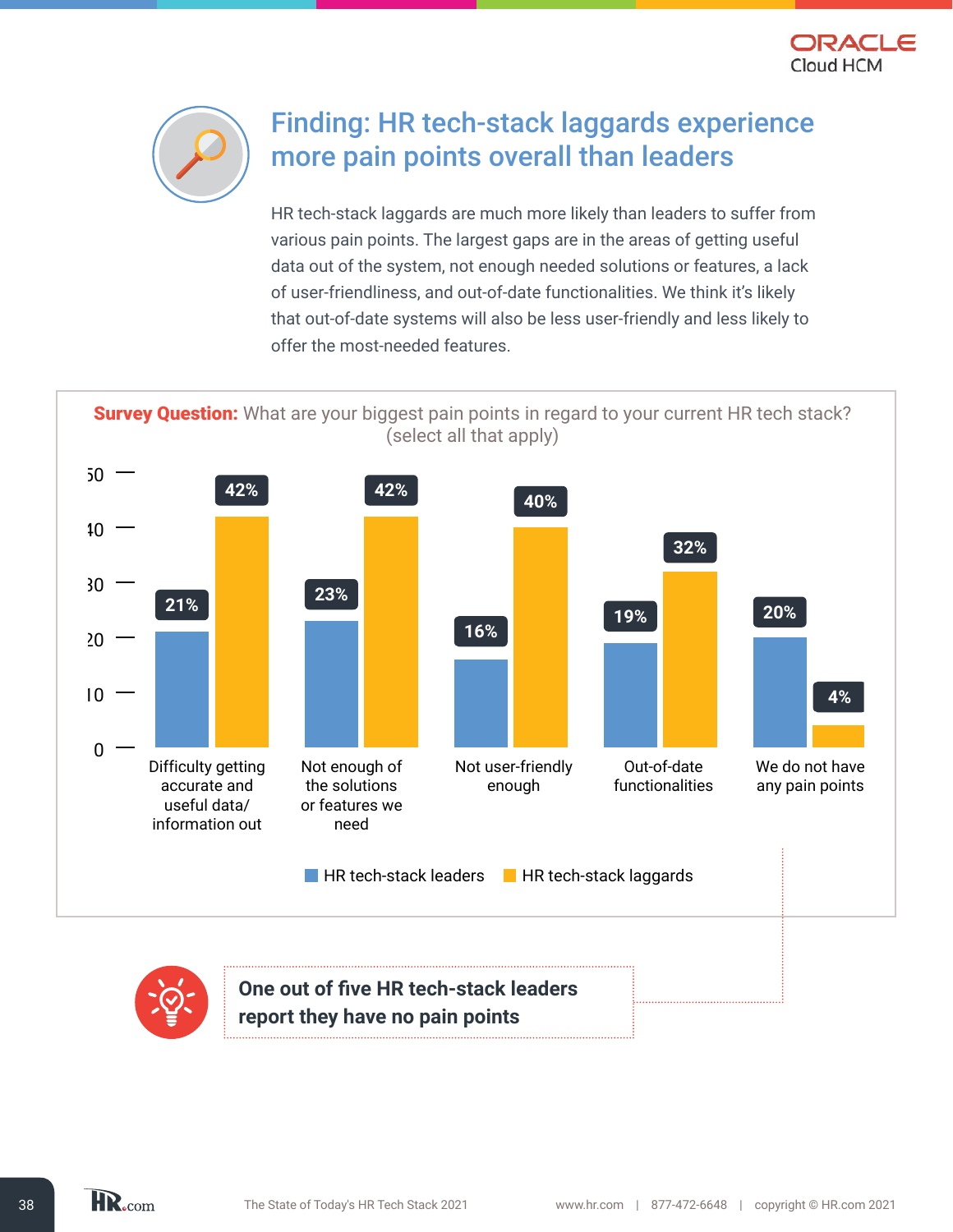![](_page_38_Picture_0.jpeg)

![](_page_38_Picture_1.jpeg)

![](_page_38_Picture_2.jpeg)

## **Key Takeaways**

What follows are some ideas and tips for improving and maximizing your organization's HR tech stack.

**Walk before you run.** If your organization is relatively new to HR technology solutions, focus on basic needs first. For example, many firms begin with core HR functions such as payroll, benefits, and workforce management. From there, they can add new talent management components to increase the value of the tech stack over time.

![](_page_38_Picture_6.jpeg)

*3Key*

*Takeaway*

**Involve all stakeholders.** To build an effective and resilient HR tech stack, all stakeholders need to be at the table. If HR installs technology that exists in its own tech silo, problems are sure to occur. For example, the HR tech stack must be closely aligned with the organization's broader technology so working with IT is essential. Ideally, HR, IT and business leadership should work together to create a dynamic blueprint that takes all systems, interfaces, and integrations into account, as well as business needs.

**Consider integration needs in advance and integrate key systems where it makes most sense.** This report suggests that many problems with HR tech stacks arise due to a lack of proper integration. Again, work closely with IT to troubleshoot these issues. These days, many systems have integrations built into their interfaces so that they can share data with other platforms and solutions "out of the box." But what may seem simple when the vendor explains it, may not be so simple integrating with your organization's systems. Find out if the new solutions provide users with an application programming interface, or API, that permits clients to customize integrations with other systems.

![](_page_38_Picture_9.jpeg)

**Strengthen remote access.** The future of work is remote—or at least partly remote. Make sure your organization's tech stack isn't stuck in the past. How easy is it for employees to access the information, applications, and services they need? Does your tech stack support virtual teams and their collaboration needs? Are your tech stack components accessible by cloud or mobile? If there are some components that need to be accessed in-office, consider changing to a cloud solution so more employees have the ability to work from home.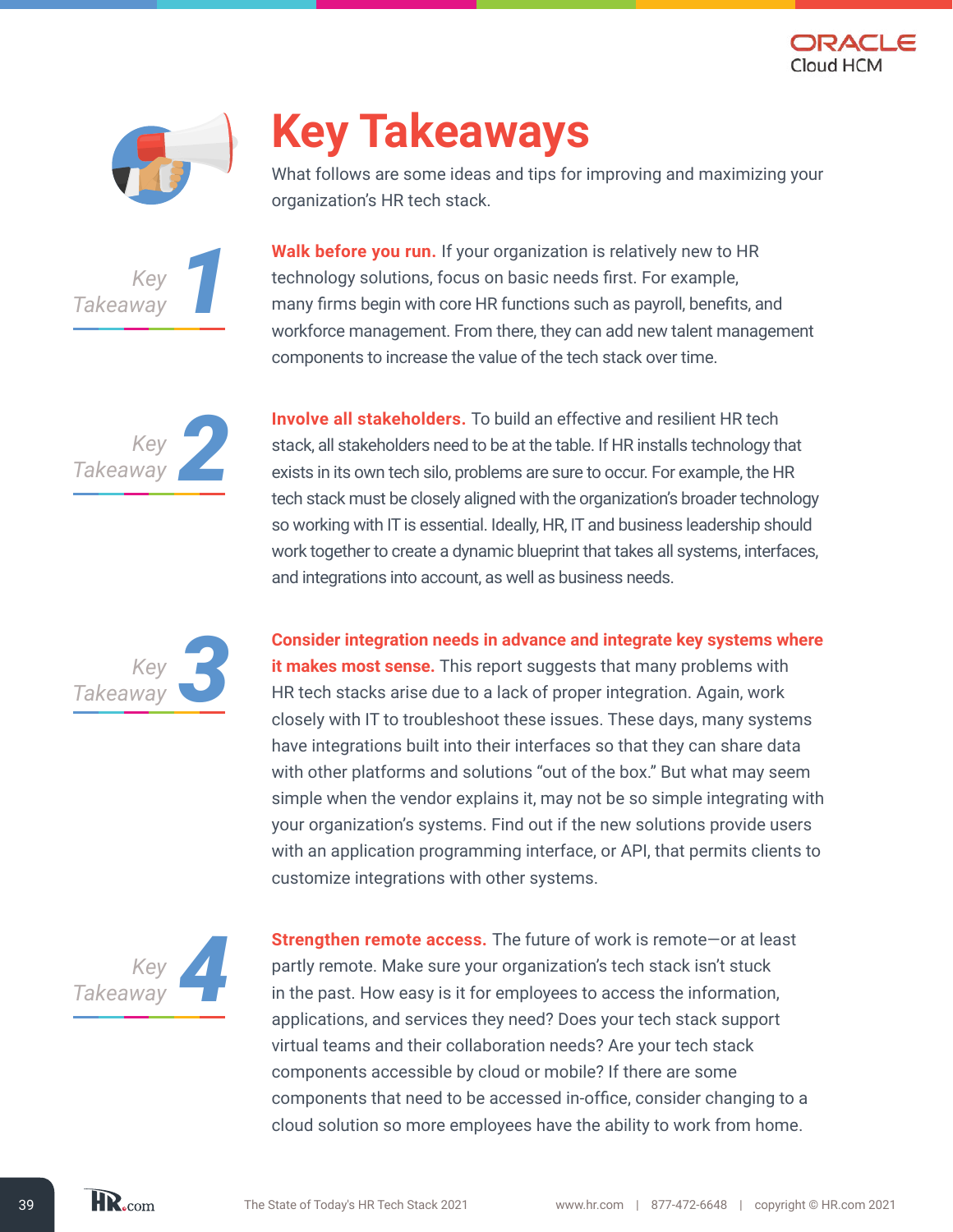![](_page_39_Picture_0.jpeg)

![](_page_39_Picture_1.jpeg)

**Upskill your HR department.** Regardless of organizational size, at least some HR professionals need to have solid HR technical skills. Train your HR department in all relevant areas. If possible, make sure there isn't only one expert at your organization. If that one expert leaves, you'll be back to square one with no in-house skill sets. So, plan ahead and work with your organization's L&D team to see what resources are available. Your HR tech solutions are only as strong as the people who service them.

![](_page_39_Picture_3.jpeg)

**Hire HR professionals with HR tech skills.** Upskilling current employees is important, but when looking to hire new employees, consider adding more technology skills into the job description. And, even if a new HR hire lacks technology skills in a certain area, make sure they are willing and able to learn on the job.

**Look for quantifiable advantages, especially ones with a bottom-**

*<i><i>Xey*<br>*Way*<br>**7** *Takeaway*

**line impact.** If you work in an organization that formerly had nothing or barely anything as an HR tech stack, you probably saw huge gains in efficiency and productivity after deploying your first HR applications. Once your HR tech stack has been in place a while, however, new additions are less likely to have a major impact on productivity. Therefore, before adding functionalities, closely analyze what the quantifiable benefits of new or improved systems would be. For example, look for improvements in areas such as employee retention, higher engagement, faster onboarding, improved quality of hire, increases in employee satisfaction, etc. When possible, seek upticks in revenue-peremployee gained. By quantifying the advantages of new technologies, your organizations will have a much better idea of which technology investments are most worthwhile. Senior leaders will be more likely to approve of future technology investments if they are assured there is a solid return on that investment.

![](_page_39_Picture_7.jpeg)

**Rethink HR's role in defining corporate culture.** With the rise in remote work arrangements, many HR departments have taken a bigger role in supporting the organization's culture. Consider how your HR tech stack could better support virtual teams and collaboration. How can you facilitate the harmonization of work in your organization? How can you integrate your HR tech stack with other systems to better support communication and productivity of the workforce?